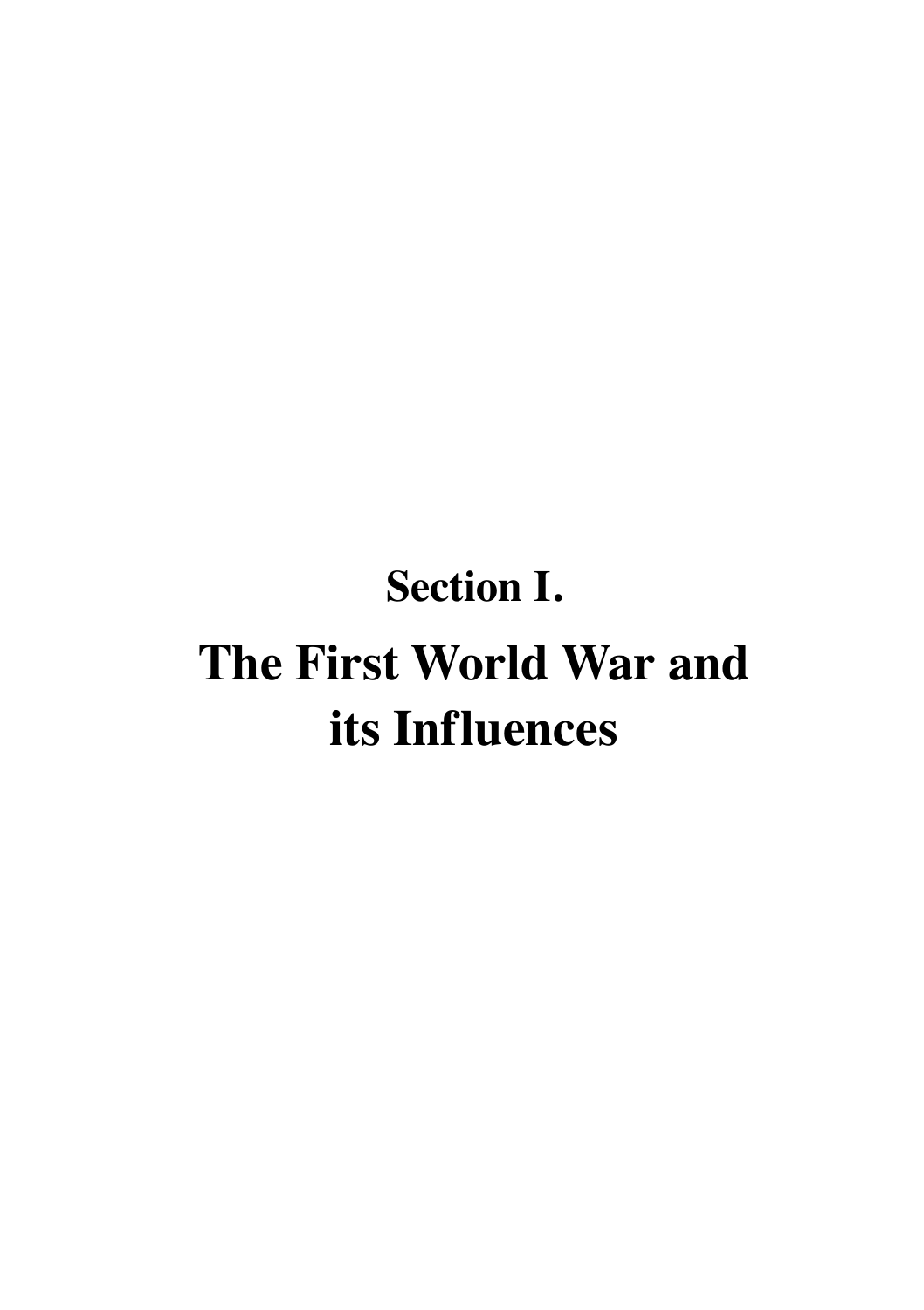# **'Bellification' War, Military, Society and Knowledge in the Age of World Wars (and beyond)**

# REICHHERZER Frank

## **1. Introduction1**

"The experience of the world war shows us that the frames of war we draw – war as a purely military affair and business – were too narrow. We now know that we have to study war as a whole; that means war as an affair of society as a whole".2 This is a quote from Oskar Ritter von Niedermayer's book 'Wehrpolitik' (Defence Policy) of 1939 taken from the chapter 'Wehr und Wissenschaft' (Defence and science/academia). In the 1930s, Niedermayer was a colonel on leave (Ergänzungsoffizier) and worked as a professor and director of the Institute for Defence Policy (Institut für Wehrpolitik) at Berlin University. Niedermayer knew what he was talking about. As a soldier and a researcher, his field of action was the zone between military and academia from his early career.<sup>3</sup>

By analysing Niedermayer's words, one can get an impression of the general characterisation of war in 'high modernity'4 : a) understanding war as mainly a military affair is too simple; b) modern war should not be seen as a fight of military organisation vs military organisation but as a clash of societies vs societies; c) this opens a zone where military and many parts of civil society interact; and d) the role and flows of knowledge for planning, organising, fighting, and even

<sup>1</sup> This article is based on the research in my book Reichherzer: 'Alles ist Front!'. Here further literature on the touched topics and source material are presented. This paper is also part of the work of a recent research group 'Knowledge, Military, Force and Violence' at the German Armed Forces Center of Military History and Social Sciences.

<sup>2</sup> Niedermayer: Wehrpolitik, p. 137.

<sup>3</sup> Niedermayer's life is captured in Seidt: Berlin Kabul Moskau. Regarding World War I see Seidt: From Palestine to Caucasus. For Niedermayer's life and activities during the NS-regime and his ambivalent attitudes toward NS-ideology see Jahr: Generalmajor Oskar Ritter von Niedermayer.

<sup>4</sup> 'High modernity' tries to make sense of the years from the 1880s to the 1970s. For this temporal framework see Scott: Seeing Like a State; Herbert: Europe in High Modernity. For a critique and differentiation see Raphael: Ordnungsmuster der 'Hochmoderne'.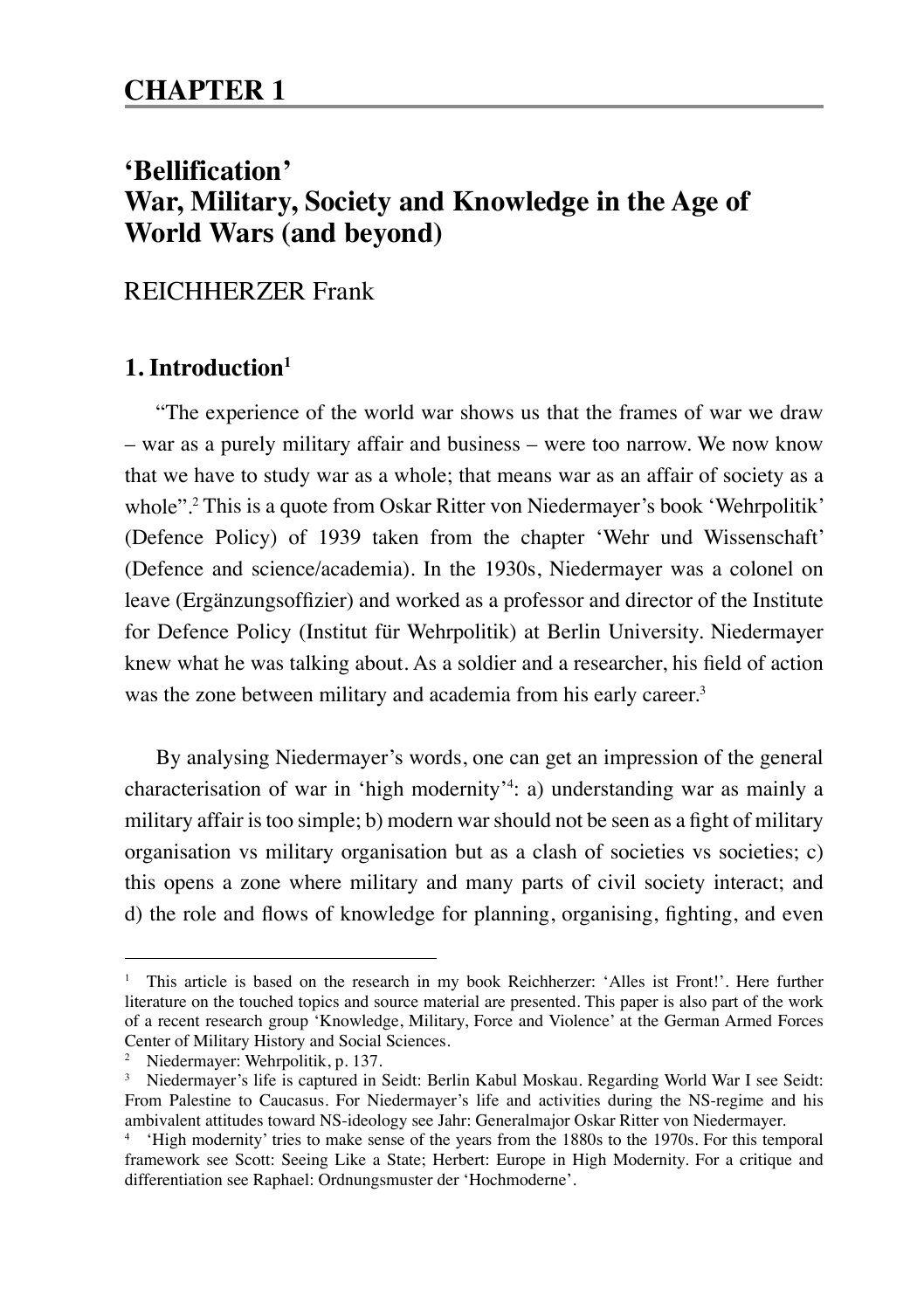imagining war could be added.

The observations and arguments in Niedermayer's book – more than 20 years after the beginning of World War I – were honestly spoken; they were not a revolution. One can find ideas and phrases like these in many articles, books, and governmental and military memos worldwide. However, before World War I, questioning the military's role in preparing and fighting a war after a more or less political decision to go to war – especially in Germany – would cause much irritation – not only in the military establishment.<sup>5</sup> Niedermayer's and similar ideas did nothing less than question the monopoly of the military on warfare.

Niedermayer's quote leads to questions: What happened between the turn of the century and the 1940s in how people thought about the nexus of war, military, and society? What was the role of knowledge about war and warfare, and further, what does this all mean? Hence, my paper will try to give answers to these questions. Thus, I develop my argument on three levels.

The first is *empirically*. During World War I, society became more critical of a common and joint war effort. War resonated in almost every societal system. This development caused a power shift in the triangle of war, military, and society. A centrepiece in this complex relationship is a manifold 'knowledge about war'.6 Therefore, the academic field, especially the implementation and development of concepts and institutionalisation of 'Wehrwissenschaften' ('war studies'/'defence studies') in Germany in the interwar years, is the focus of my interest.

Secondly, I will move to an *analytical* level. The question of knowledge in academia and its connection to war opens a broader view. Hence, a characteristic

<sup>&</sup>lt;sup>5</sup> The dispute between the General Staffs Historical Division and the historian Hans Delbrück about strategy of Friedrich II in the Seven Years War is an example. One vindication for the General Staffs position was that Delbrück was a civilian with less military experience. See Lange: Hans Delbrück und der 'Strategiestreit'; Bucholz: Hans Delbrück and the German Military Establishment.

<sup>6</sup> I understand 'knowledge' here in a broad sense. It implies 'know how', 'know to', 'scientific', 'artisan', and 'tacit' knowledge. A very good introduction into the field of knowledge is Burke: What is the History of Knowledge?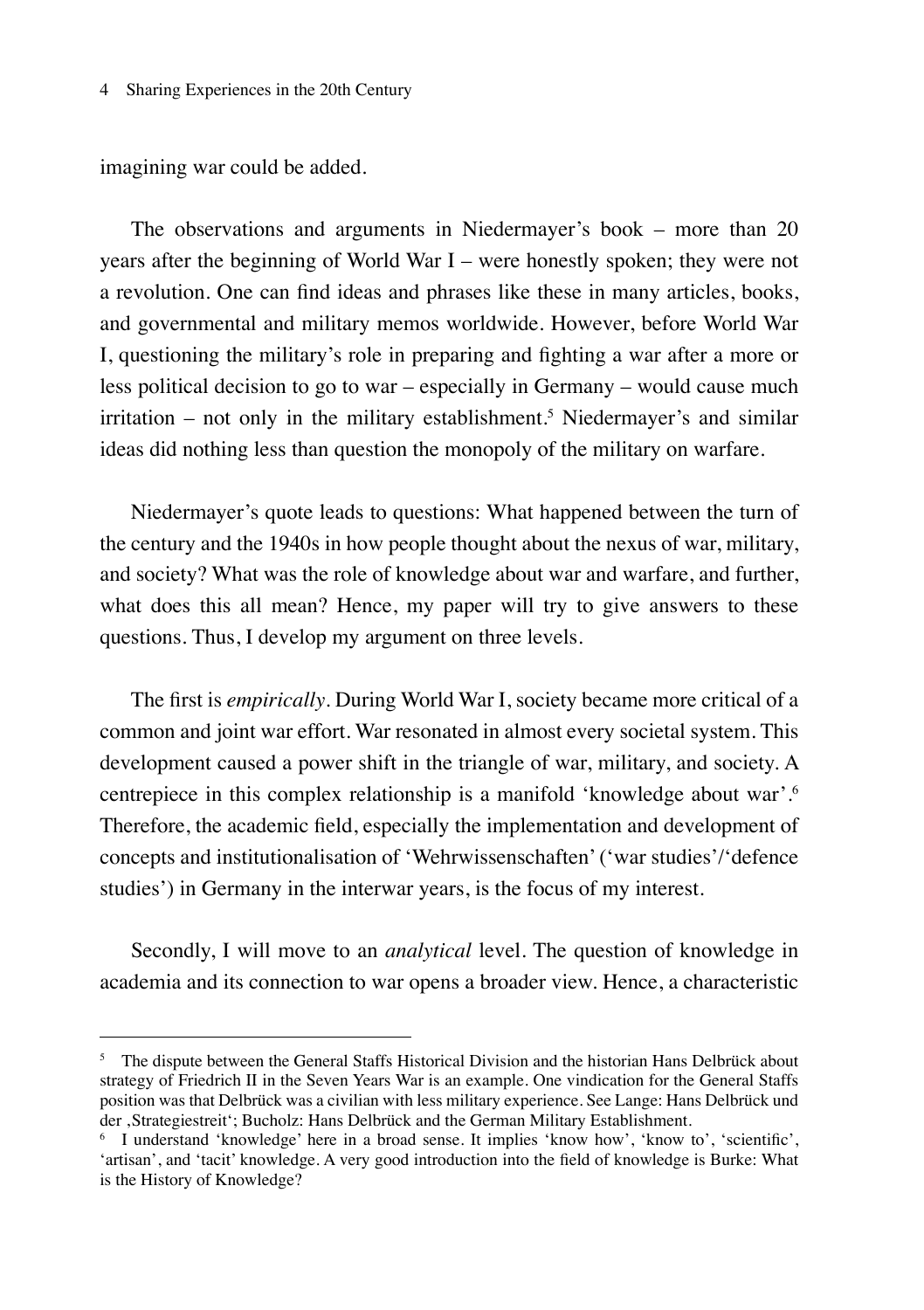signature of the Age of World Wars becomes possible to sketch: '*Bellification*'.7 The term derives from the Latin word '*bellum*' for war. Bellification as an analytical tool makes it possible to discuss the process and intensity of how a society orients itself toward war or how far the imagination of war affects societies.

By having this first outline in mind, my paper will deepen this in three parts:

- 1. In the first part, I will point out the imagined 'future war' and answer how and why thinking of war changed during/especially after World War I and what consequences arose from this change.
- 2. My second part outlines the role of knowledge and impact of 'totality' of warfare on the academic world and the 'war studies' concept in Germany as a 'total' approach.
- 3. Moreover, in the last short part, I will sketch the concept of 'bellification' as a heuristical and analytical tool for research and discussion of twentieth-century history.

## **2. Shifting Paradigms. Framing War in the Age of World Wars**

The contemporaries perceived World War I as a war unequal to all former wars. The war reconfigured the relationship between experience and expectation.<sup>8</sup> Phrases like "The Revolution of the war ..."<sup>9</sup> and "The war was a rigorous cleaningup of old-fashioned attitudes…"10 could be found everywhere. Sure, one could easily find wordings and framings like this for every war in history. However, in the case of the Great War of 14-18, the contemporaries felt a very deep caesura

<sup>7</sup> This word was coined in the context of a research centre at Tübingen University (SFB 437) und further developed and conceptualised by my own empirical studies. See Reichherzer: 'Alles ist Front!', esp. pp. 413-426. For a similar understanding see the works of Rüdiger Bergien and Michael Geyer. For example, Bergien: Bellizistische Republik; Geyer: The Militarization of Europe; Geyer: Der zur Organisation erhobene Burgfrieden. For a summary of the work of the Tübingen Center see Beyrau/ Hochgenschwender/Langewiesche (Ed.): Formen des Krieges.

<sup>8</sup> Reinhart Koselleck's work on temporality and history(icit)y and the interconnectedness of the past, present and future, especially the concepts of "spaces of expectation" (Erfahrungsräume) and "horizons of expectation" (Erwartungshorizonte) provide a profound framework. See e.g. Koselleck: 'Space of Expectation' and 'Horizons of Expectation'. For a further conceptualization of war and experience in modern Europe see: Buschmann/Carl (Ed.): Die Erfahrung des Krieges.

<sup>9</sup> Benary: Die Revolution des Krieges, p. 757.

<sup>10</sup> Cochenhausen: Wehrkunde als Lehrfach, p. 263.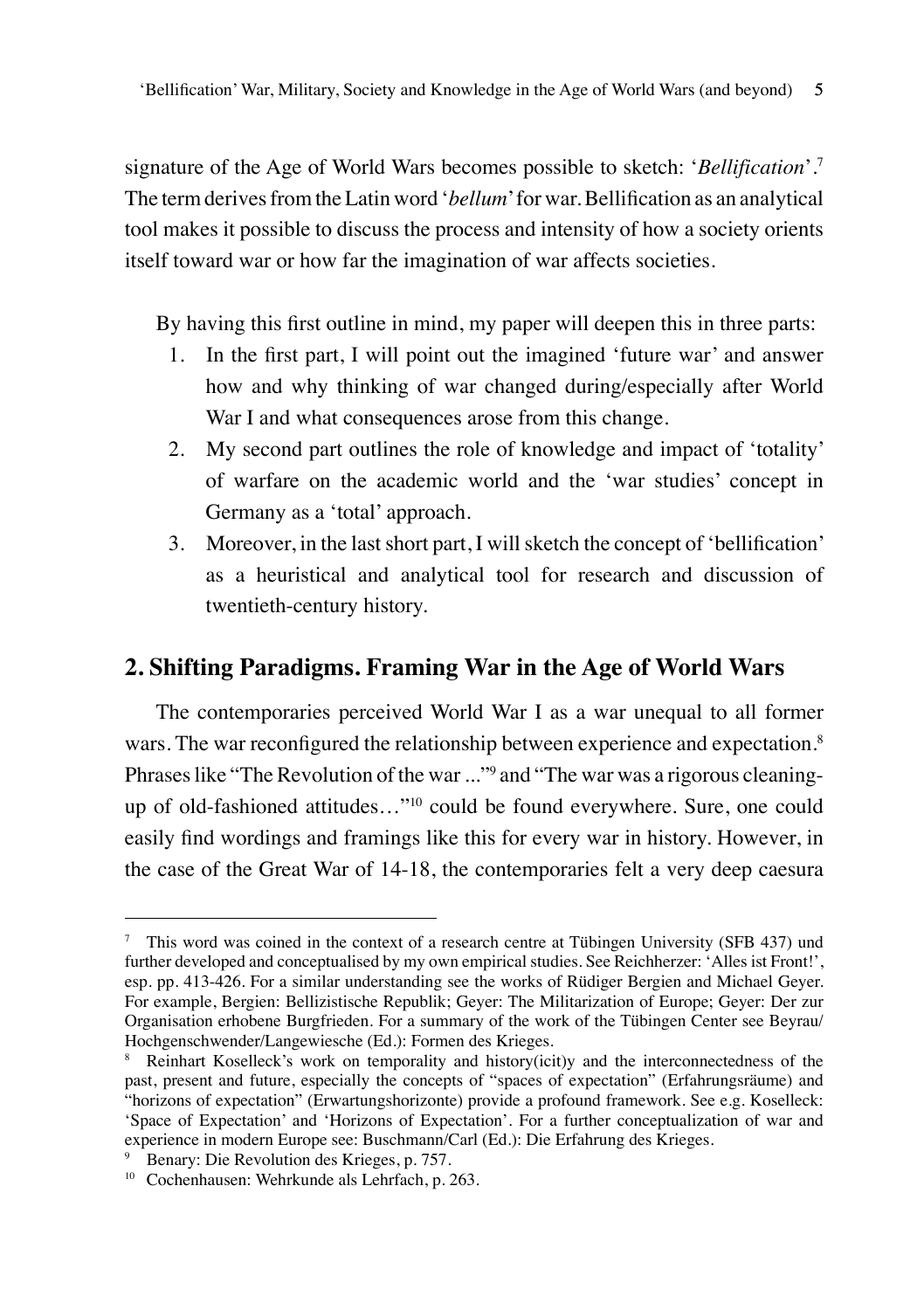and acted based on new 'imagined realities', which were relatively constant till the 1970s. Hence World War I represented – in the words of the philosopher of science Thomas S. Kuhn – a fundamental 'paradigm shift', or according to the likewise famous term of Ludwik Fleck, a changing 'style of thought'.<sup>11</sup>

Here, two long-lasting processes were critical. One becomes visible from catchwords like industrialisation, mechanisation, and a high level of technology. The other one is mass-mobilisation. These processes started in the eighteenth century and became crucial in the nineteenth century's last 20 or 30 years. In World War I, their destructive potential came together. Industrialisation/the spread of technology and mass-mobilisation, communication, and logistics went hand in hand. The catchy phrase 'total war', coined in the 1930s, epitomizes this in contemporary discussions and marks the process of 'totalisation'.12

With a closer look, it becomes clear that the visions of war and the arising consequences were based on two commonly accepted, unquestioned beliefs. First, war is unavoidable or even permanent with the only statuses being war and nonwar. Furthermore, war is an event without any limits. These two core elements became almost axiomatic assumptions of military and political planning and the 'total mobilisation' of society, along with the seemingly new needs of war.13

## • *War is unavoidable/permanent*

Indeed, the belief that war is unavoidable was not new. In former times war was regarded as divine intervention in nature and human history. Nevertheless, in the late 19th century and during World War I, war was seen – especially in right-wing circles – more and more within the context of a conflict-oriented reading of Darwinist theory. The 'struggle for existence'

<sup>&</sup>lt;sup>11</sup> See Kuhn: The Structure of Scientific Revolutions; Fleck: Genesis and Development of a Scientific Fact.

<sup>&</sup>lt;sup>12</sup> For the historizing 'total war' see Förster/Nagler (Ed.): On the Road to Total War; Boemeke/ Chickering/Förster. (Ed.): Anticipating Total War; Chickering/Förster, (Ed.): Great War, Total War; Chickering/Förster (Ed.): The Shadows of Total War; Chickering/Förster/Greiner (Ed.): A World at Total War.

<sup>13</sup> For this see the war poet Ernst Jünger, Jünger: Die totale Mobilmachung.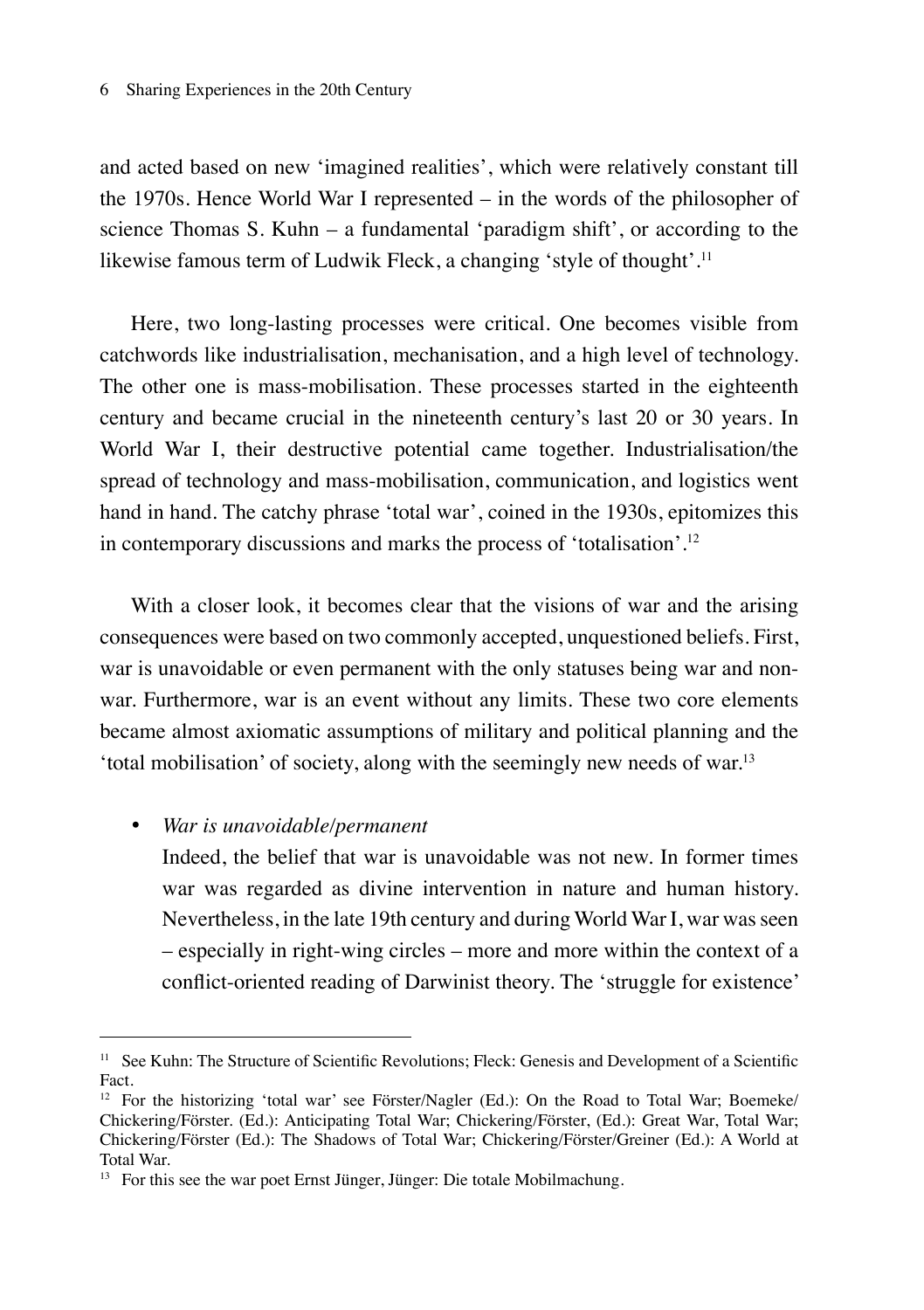became a key concept of life and applied to social organisation.<sup>14</sup> So, war seemed to be a non-neglectable essential part of human life. "Blood alone  $[\dots]$  drives the wheel of world history",<sup>15</sup> as a popular author wrote. Connected to this, the 'good' order of the society would be a society built along with the needs and categories of war. Hence war lost its character as a political instrument and became an endless 'struggle for existence', namely in national-socialist ideology. The vision of an unavoidable war in the near future legitimised organising society for war and fuelled a certain kind of radicalism.

### • *War without limits*

In the eyes of the contemporaries, war became an unlimited, 'total' event. This understanding is observable in many areas. Just to highlight some examples: the breaking down of borders between war and peace, between the 'front' and the 'homeland' (the latter becoming 'home-front'), between the soldier and the civilian, between military and political leadership, between military and civil use of technology and infrastructures, and the questioning but destruction of ethical values and standards by the socalled 'necessity of war'.16 This shows that the border between the military and civil spheres dissolved during World War I. In the interwar years, the vision of a future war swept it away. War was, in the eyes of the many contemporaries, no longer limited to the military and its institutions.<sup>17</sup> Instead, now war was characterised as an affair of society as a whole, and its 'civil' aspects were getting attention. So, war had to be conceptualised as a 'total' phenomenon. In this interpretation, again, war was everything and became the top category for the organisation of society. That means that every action, subject, and object had to be valued by their necessity for the future war effort. So, from this point of view, war became the measure

<sup>&</sup>lt;sup>14</sup> On the metaphorical use of this theory see Weingart: 'Struggle for Existence'.<br><sup>15</sup> Soldan: Mensch und die Schlacht der Zukunft, p. 104.

<sup>16</sup> See Reichherzer: 'Alles ist Front!', pp. 43-63.

<sup>&</sup>lt;sup>17</sup> For one of the many voices see Linnebach: Wehrwissenschaften. Begriff und System. For a critique of this trend, Ambrosius: Zur Totalität des Zukunftskrieges, pp. 187-188.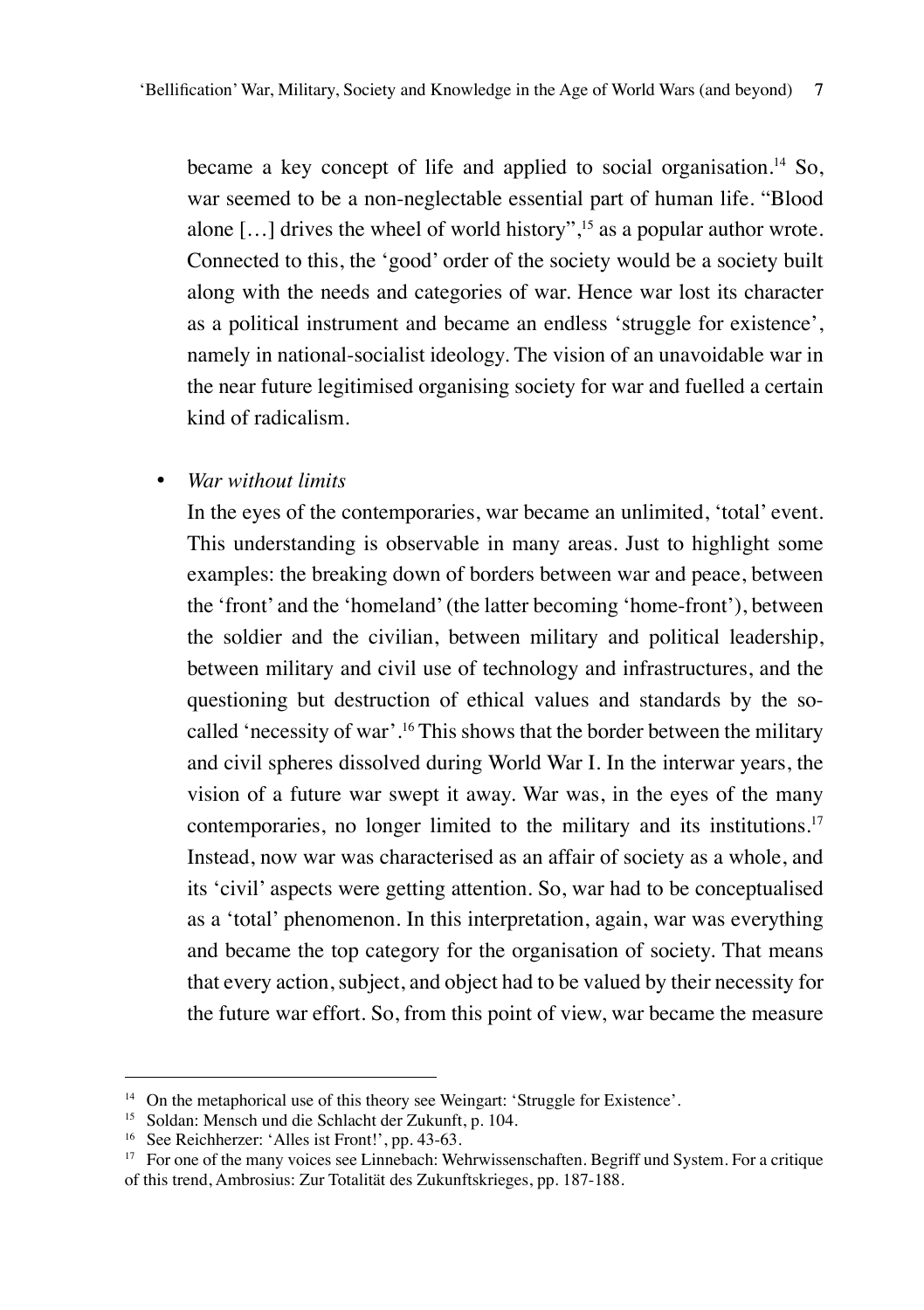of all things (including man).

From this outlook, two divergent but entangled processes emerged from the interpretation of war experience: a) civil appropriation of war and b) demilitarisation of war.





In a schematic and simplified view (Figure 1), seen from nineteenth-century history, military and war were congruent before World War I. Dealing with war and warfare was a pure affair of the military and its institutions. During World War I, war became more and more unlimited – as mentioned above. Military assets like soldiers, tanks, artillery, ships, planes, and trucks were seen as a necessity for warring. All capacities of the country – the whole 'potential de guerre' – had to be taken into account. Hence a wide gap opened between war on the one hand and the military organisation on the other. The proponents of civil society aimed to fill this gap. According to these ambitions, they focused on new perceived factors – the civil dimension of war. The agents of many parts of the civil sphere tried to identify and solve the problems of total war in a scientific/academic manner, which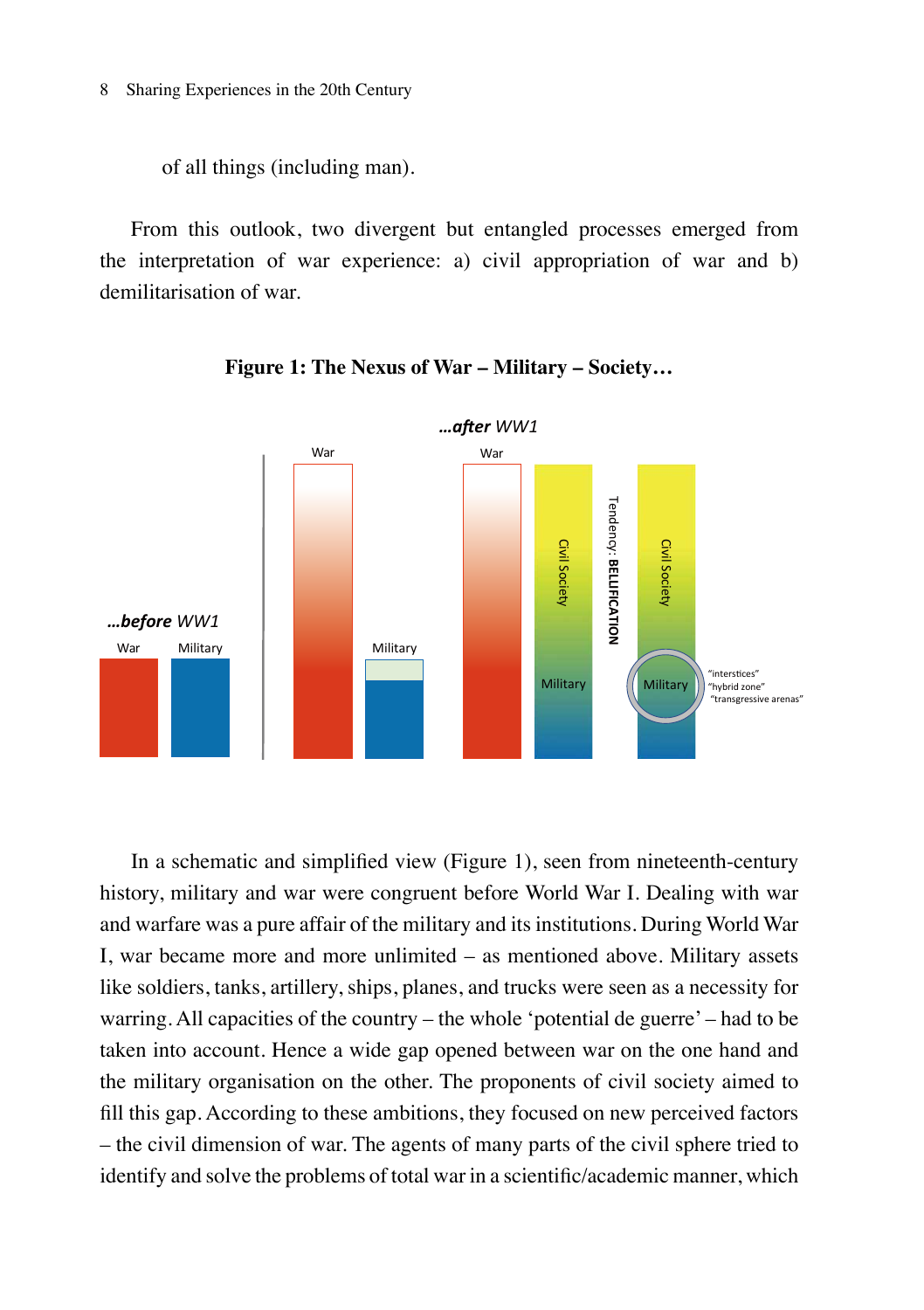arose from the specific interpretation of war as an unlimited event. Overarching knowledge about warfare was the key factor for solving problems of imagined total warfare.18 Those problems could range from the 'perfect' organisation of society, and the preparedness of the economic system for war, to area studies and the arrangement of landscape and urban spaces for war. Here, on the one hand, an appropriation of war by non-military actors and their expertise becomes visible. On the other, this process can be described as 'demilitarisation of war'. The 'old and traditional term war' (Kriegsbegriff) became 'substituted by the new political term of defence'19 (Wehrbegriff). The military lost its ultimate capability in all matters of warfare. Moreover, there was no apparent difference where the tasks of the military end and the responsibility of civil society begins.20 Here, an area with interstices developed – the habitat for civil-military hybrids and the realm of transmission and translation of knowledge.

This development happened all over Europe and North America and maybe in Japan.21 In the case of Germany in the interwar years, the substantial 'civil' engagement was amplified by the restrictive military provisions of the Treaty of Versailles and within the context of the revitalisation of war in politics, culture, and art during the late 1920s, and not to forget rising militant masculinity, nationalism, and Nazism during the interbellum.22

The reduction of the German army to a small military force allowed no room for answering the questions of a 'total' war with an extension of the Army or the incorporation of experts into military institutions. The opposite was the fact. For sure, the peace treaty prohibited military-related activities outside the

<sup>18</sup> Programatic is Szöllösi-Janze: Wissensgesellschaft in Deutschland; see as well Ash: Wissenschaft – Krieg

<sup>–</sup> Modernität; and for the NS-Regime Flachowsky, Hachtmann, Schmaltz (Ed.): Ressourcenmobilisierung. <sup>19</sup> Niedermayer: Wehrgeographie, p. 7.

<sup>&</sup>lt;sup>20</sup> So Erich Ludendorff, First Quartermaster-General of the Imperial Army's Great General Staff in the second half of the First World War, Ludendorff: Kriegserinnerungen, p. 1.

<sup>&</sup>lt;sup>21</sup> For Japan see Tomohide: Militarismus des Zivilen in Japan 1937–1940; for Britain see: Edgerton: Warfare State; for the USA this process grew strong short before World War II and especially during the Cold War. See for a mass of literature and bridging the times, Lowen: Creating the Cold War University.

<sup>&</sup>lt;sup>22</sup> For further references see Reichherzer: 'Alles ist Front!', pp. 96-127.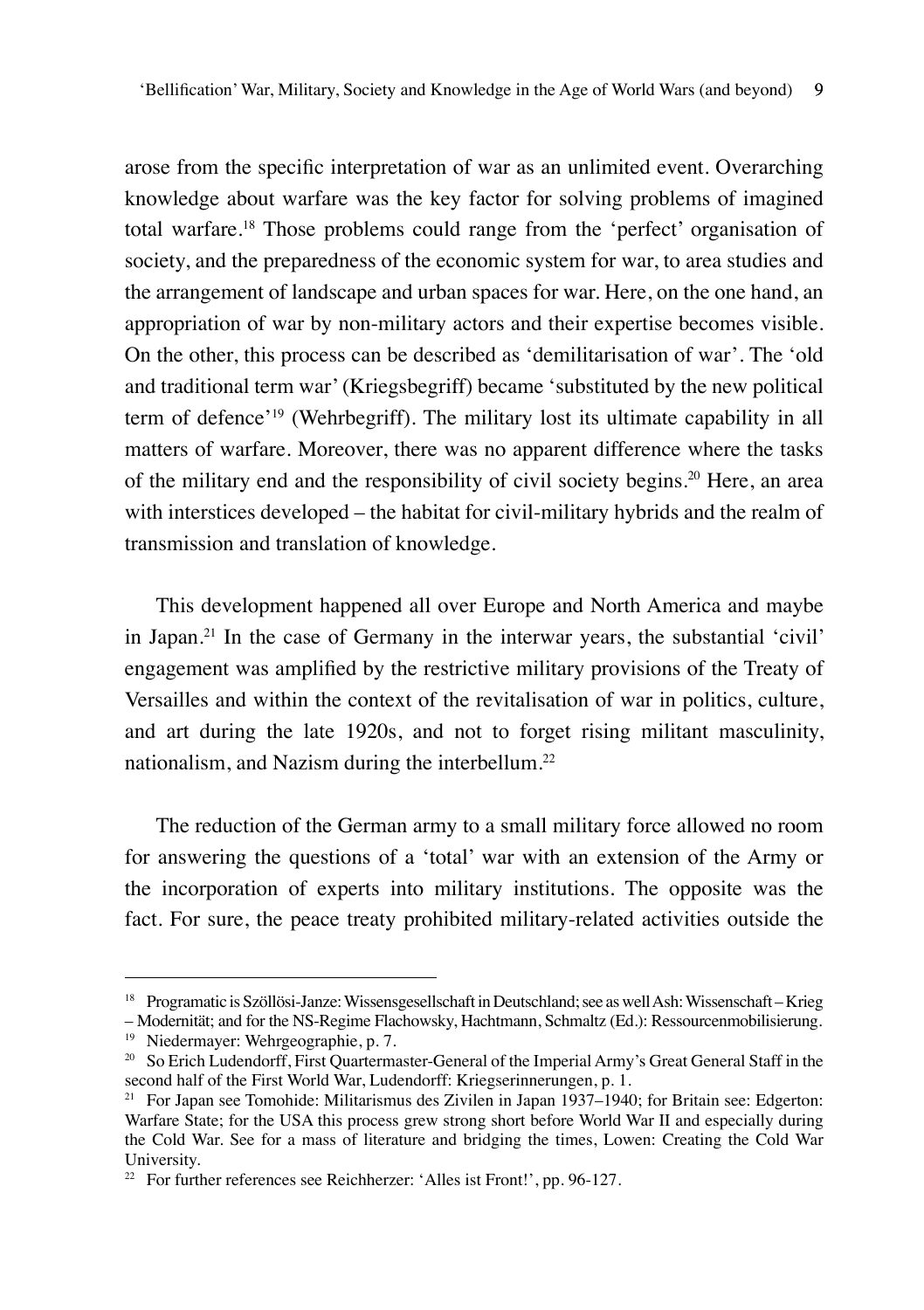military – especially at universities and in private associations (Art. 177, Treaty of Versailles). However, military and civil authority and even private organisations could camouflage these 'civil' actions easily. The military leaders were forced to cooperate with civilian administrative staff and civilian organisations, and the universities. With the Treaty of Versailles, the Allies destroyed the famous Prusso-German general staff as the central military planning organisation and the centrepiece for waging war. Hence civil-military cooperation became more necessary and less questioned.23 So, forced from outside, the military had to give up its monopoly on warfare. In the context of 'demilitarisation of war', military planning organisations tried to induce and manage action within fields of the civil society and to channel the different activities outside and beside the military organisation. Here, they were confronted with self-confident civil actors who claimed management of warfare for themselves.24 Rivalry and cooperation went hand in hand. Civil-military relations were negotiated in a permanent process.<sup>25</sup> However, a manifold civil-military complex came into existence in interwar Germany, which fitted much better with the image of 'total war' than a pure military general staff as a unique supreme planning unit.

# **3. 'Wehrwissenschaften' – The Impact of 'Total War' on the Academic World**

When researching about the impact of war experiences in German science and academia and the role of knowledge and even management of knowledge after World War I, one will find a new and vague concept in German, which is called 'Wehrwissenschaften'. The term 'Wehrwissenschaften' was a fashionable neologism. The phrase appeared in Germany in the above described political and socio-cultural atmosphere of the late 1920s. Librarians at the Army Central Library (Heeresbücherei) in Berlin coined the term. The librarians had to categorise the new literature on the civil aspects of war. Thus, they used 'Wehrwissenschaften' as an umbrella term. So, the word was pragmatically created but became very

<sup>23</sup> See Bergien: Bellizistische Republik.

<sup>24</sup> Dülffer Vom Bündnispartner zum Erfüllungsgehilfen, pp. 291-292; Reichherzer 'Alles ist Front!', pp. 161-170.

 $25$  A thought-provoking study of civil-military relations is still Huntington: The Soldier and the State.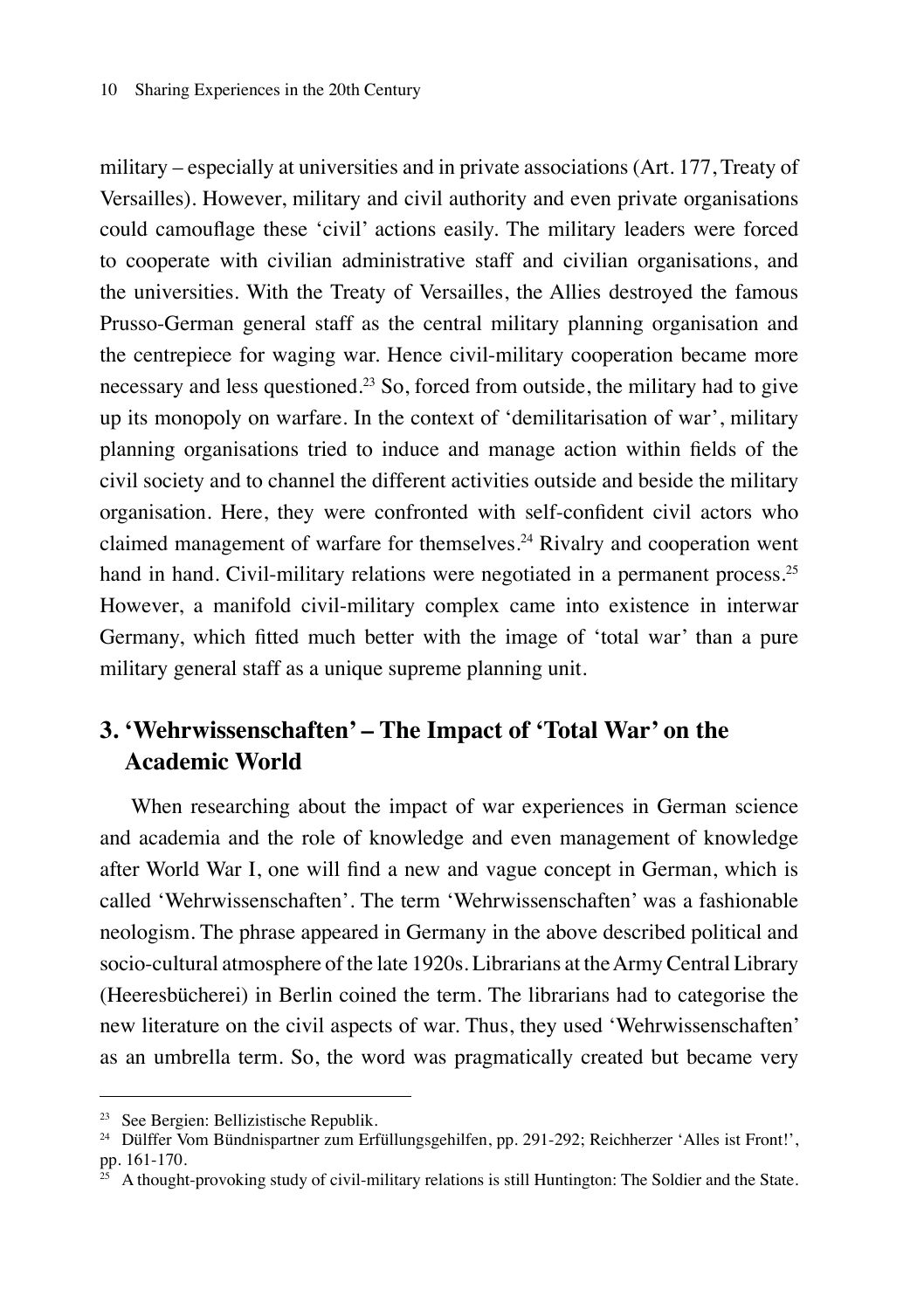popular soon. It was able to work as the focal point of all activities connected with the civil aspects of war or in the space between military, science, academia, politics, economy, and any other field – in short, society as a whole.<sup>26</sup>

Although there are similar phenomena in many countries, 'Wehrwissenschaften' is not easy to translate. It has a special meaning, which derives from particular German circumstances in the interwar period. 'War studies', '(total) science of war', 'military studies', 'national defence studies', 'preparedness studies', 'polemologie' and many more terms are found in journals, newspapers, and pamphlets in the US, Britain, and France in connection with 'Wehrwissenschaften'. However, there is no direct hit among these translations. 'Wehrwissenschaften' is an all-inclusive term that covers all implications of the concept. Drawing together all these aspects mentioned here, like the totality of defence measures, preparedness, and possibility to switch from peace to war within a short period, provides an impression of what is meant by the concept of 'Wehrwissenschaften'. I will call this 'war studies' in a broad sense below.

A heterogeneous group of people advanced the concept from different parts of society, who acted in the space between military, administration, and academia. Proponents of war studies never developed or established a coherent program. We can see intense discussions and different manifestations within the academic landscape.27 However, on a meta-level, all these concepts and manifestations had some things in common. The common intention of war studies and its proponents was, following the image of total war, to mobilise society for an anticipated war. Academia, science, humanities, universities, and other research institutions should be the core of this project. Within the context of a rising information and knowledge society, knowledge was the key to this kind of mobilisation. Hence, generating, augmenting, distributing – the flow of knowledge – was seen as a necessity. By looking at articles, programmatic studies, pamphlets, memos, and many other sources, three main components become visible, shaping war studies' aims.28

<sup>26</sup> Reichherzer: 'Alles ist Front!', pp. 140-141.

<sup>&</sup>lt;sup>27</sup> For examples see Reichherzer:  $\hat{A}$ lles ist Front!', pp. 140-189.

<sup>28</sup> See in a comprehensive form Reichherzer: 'Alles ist Front!', pp. 17-19.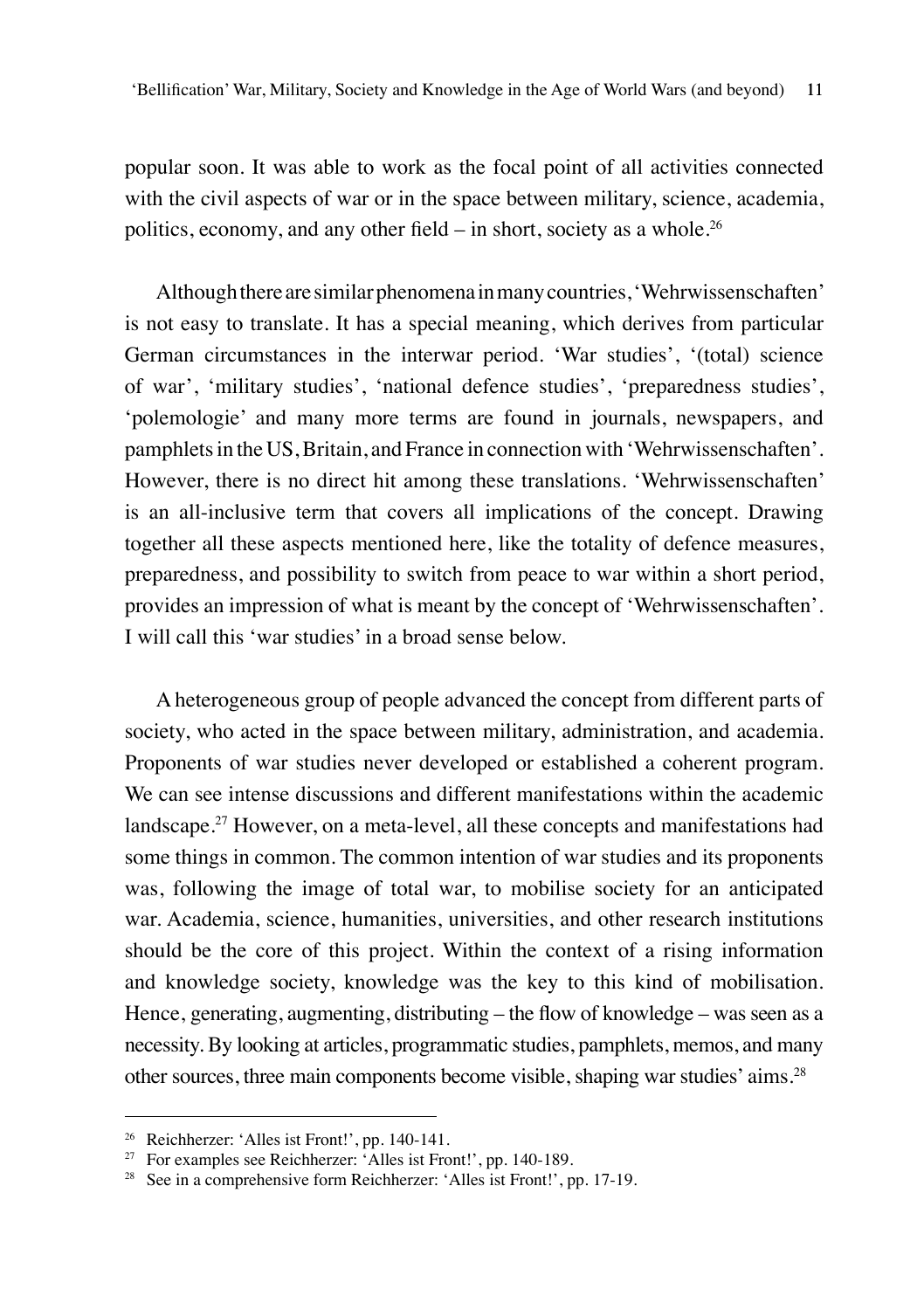#### 12 Sharing Experiences in the 20th Century

## • *Crosslinking and Flows of Knowledge*

The first was the striving for integration and cross-linking of knowledge. This was a direct reaction to the experience of an unlimited war. Integration and cross-linking were means of handling unlimited war under the umbrella term of 'Wehrwissenschaften'/'war-studies'. Integration should be achieved within academia between the classical disciplines as well as between politics, military, academia, and administration. Linking should enable the flow of concepts, ideas, and outcomes between different disciplines, different people and different social systems. Needless to say, the interconnected questions of war were the driving impulse here.<sup>29</sup>

## • *Knowledge-Based Policy Advice*

The second component could be described as knowledge-based policy advice and the education of policymakers. The background for this aim is the diagnosis of a lack of knowledge about the war in the political leadership of the German Empire before and during World War I on the one hand and the lack of understanding of political affairs by the general staff and military leaders on the other hand. In this context, war studies should constantly contribute scientific knowledge about war to the decision-making process. To overcome the lack of knowledge about warfare, proponents of war studies advocated that every higher official should acquire a basic knowledge of war and warfare. The ubiquity of war implied that almost every issue had to be analysed from the outlook of war over any other aspect. So, the constant consideration of war was necessary: for example, providing a tax break for allterrain trucks, which could later be used in the army, building rail coaches which make transportation of the wounded possible, to transforming landscapes and urban areas into 'warscapes'.30

<sup>&</sup>lt;sup>29</sup> For a conceptual approach on circulation of knowledge see the volume of 'Nach Feierabend', Gugerli et al: Zirkulationen; see as well the steady growing articles on the topic on the following site. <https://historyofknowledge.net/category/circulation-of-knowledge/> (15.09.2021).

<sup>30</sup> See for example Oestreich: Vom Wesen der Wehrgeschichte, p. 232; Frauenholz: Wehrpolitik und Wehrwissen, pp. 124-135. Especially for the idea of warscapes (Wehrlandschaft) see the chapter in Wiepking-Jürgensmann: Die Landschaftsfibel.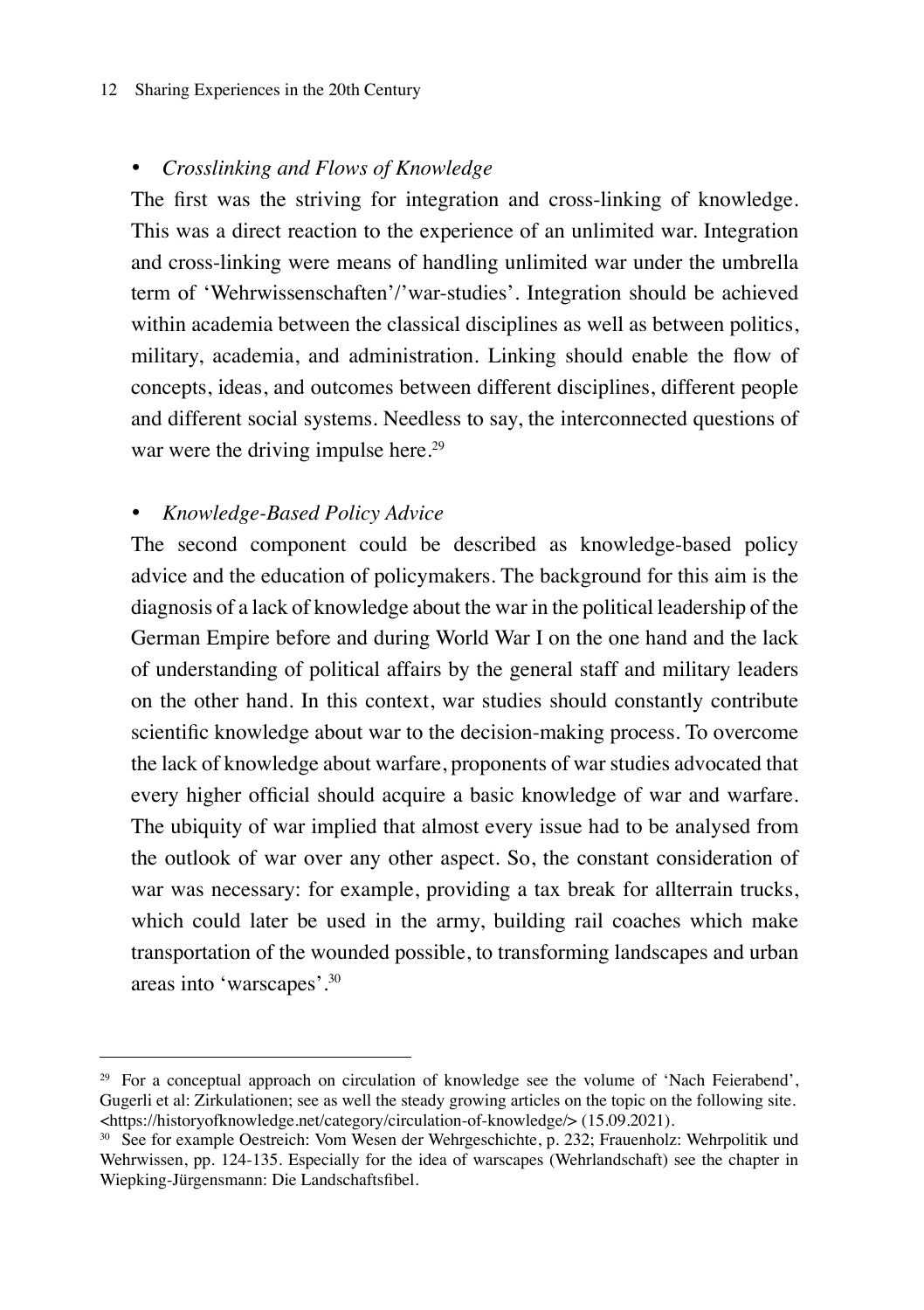## • *Affecting and Organising Society by Knowledge*

The third aim dealt with the education of society as a whole for the needs of war. A popular form of 'war studies' was to bring the knowledge of war into every corner of society. The traumatic experience of the defeat in 1918 seemed to make necessary the creation of a society ready for war at all times. Proponents of war studies saw within this 'mental armament' a factor (almost) equal to the 'material armament' of the nation. This does not mean the creation of a pure 'warrior nation'. The project of 'Wehrwissenschaften' had a more subtle approach: Modern men (and even women), the agents of total war, should be two-faced. They should be able to live a peaceful life but also be able to fight an ultimate all-out war, in a tank, in a submarine or fight on the shop floor, in a laboratory or an office.<sup>31</sup>

As a consequence, war studies could not simply be one discipline among others. From my point of view, which is inspired by intellectual history, this specific German type of war studies could not be measured in categories of the standard modern academic order built around the concept of easily separated disciplines. They should be viewed as an overarching conception busting academic disciplines in the classic sense. Like 'environment' or 'climate' today, 'war' affected everything and everybody. If war is 'total', it could not be investigated by one discipline. So, war studies transgressed and overarched the borders of disciplines. Hence, they have to be understood as – in terms of science studies – an 'inter' – or even 'transdisciplinary' approach with the object of investigation of war in the centre. $32$ 

This is also reflected in the systematisation of war studies. War studies could find arenas of transgressions in the disciplinary system, but they could not change the system. So, they were present in the academic landscape in four different variations.

<sup>31</sup> See for example Linnebach: s. v. Wehrwissenschaften, p. 742; Siehe hierzu exempl.: Deutsche Gesellschaft für Wehrpolitik und Wehrwissenschaften (Ed.): Kleine Wehrkunde.

<sup>&</sup>lt;sup>32</sup> For this and the following see Reichherzer: 'Alles ist Front!', esp. pp. 377-382.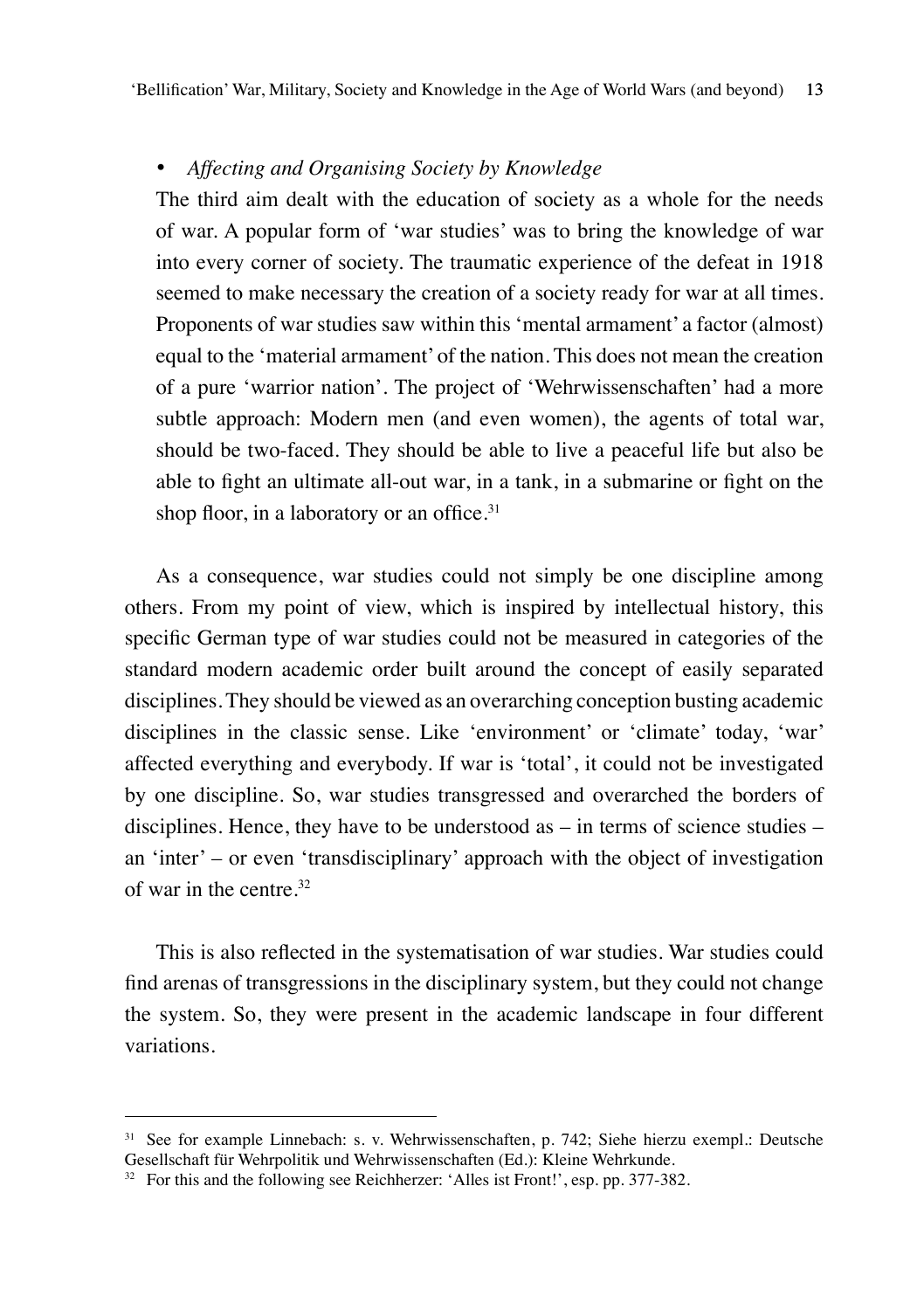#### 14 Sharing Experiences in the 20th Century

The first step was a more general version, which collected, processed, and distributed the outcomes of other disciplines dealing with war. This manifestation of war studies gave an overview of the main topics of war studies for a broad audience from all parts of universities and even from the public. Switching from peace to war and thinking about war already in peacetime should be possible for anybody. In this process, knowledge of war should trickle down to all parts of society and be made applicable by everyone.

The second form of dealing with war in academia was found within traditional disciplines – like history or physics – which in particular were oriented toward war. Scholars in areas of interest for warfare should look at their field from the angle of war and generate specific knowledge for the field. For example, geographers paid attention to geopolitical questions, and historians covered the history of war. By the way, historical and geographical studies were reasonable means for painting a broad picture of war – because the categories of time (history) and space (geography) could – in the eyes of the contemporaries – be used in an integrative, 'total' way.33 Course catalogues and syllabi from the 1930s and 1940s tell us, for example, that chemists and biologists were informed about chemical warfare. Likewise, students of medical science and law had to take this knowledge about chemical agents into account.

The third step was an integrative and even intensive study of war. Collecting and systematising information and data from other disciplines and transforming it into a comprehensive knowledge and understanding of war was a centrepiece.<sup>34</sup> An Encyclopaedia of Wehrwissenschaften, which was published from 1936 onwards, fostered the approach of systematisation and distribution of knowledge.<sup>35</sup> In a kind of feedback loop, this overarching knowledge should be influence research in the

<sup>33</sup> See for the case of history e.g. Schmitthenner: Die Wehrkunde und ihr Lehrgebäude and for geography Niedermayer: Wehrgeographie. Practical outputs of his institute include the visualization of knowledge in different atlases (Wehrgeographische Atlanten) for France, UK, USSR, and USA, in print in winter 1944/45. These atlases functioned as devices which systematize different knowledge and brought intelligence in maps and visualizations together.

<sup>34</sup> E.g. Niedermayer: Wehrgeographie; Niedermayer: Wehrpolitik; Linnebach: Wehrwissenschaften. Begriff und System; or Ewald: Wehrwissenschaft.

<sup>35</sup> Franke: Handbuch der neuzeitlichen Wehrwissenschaften.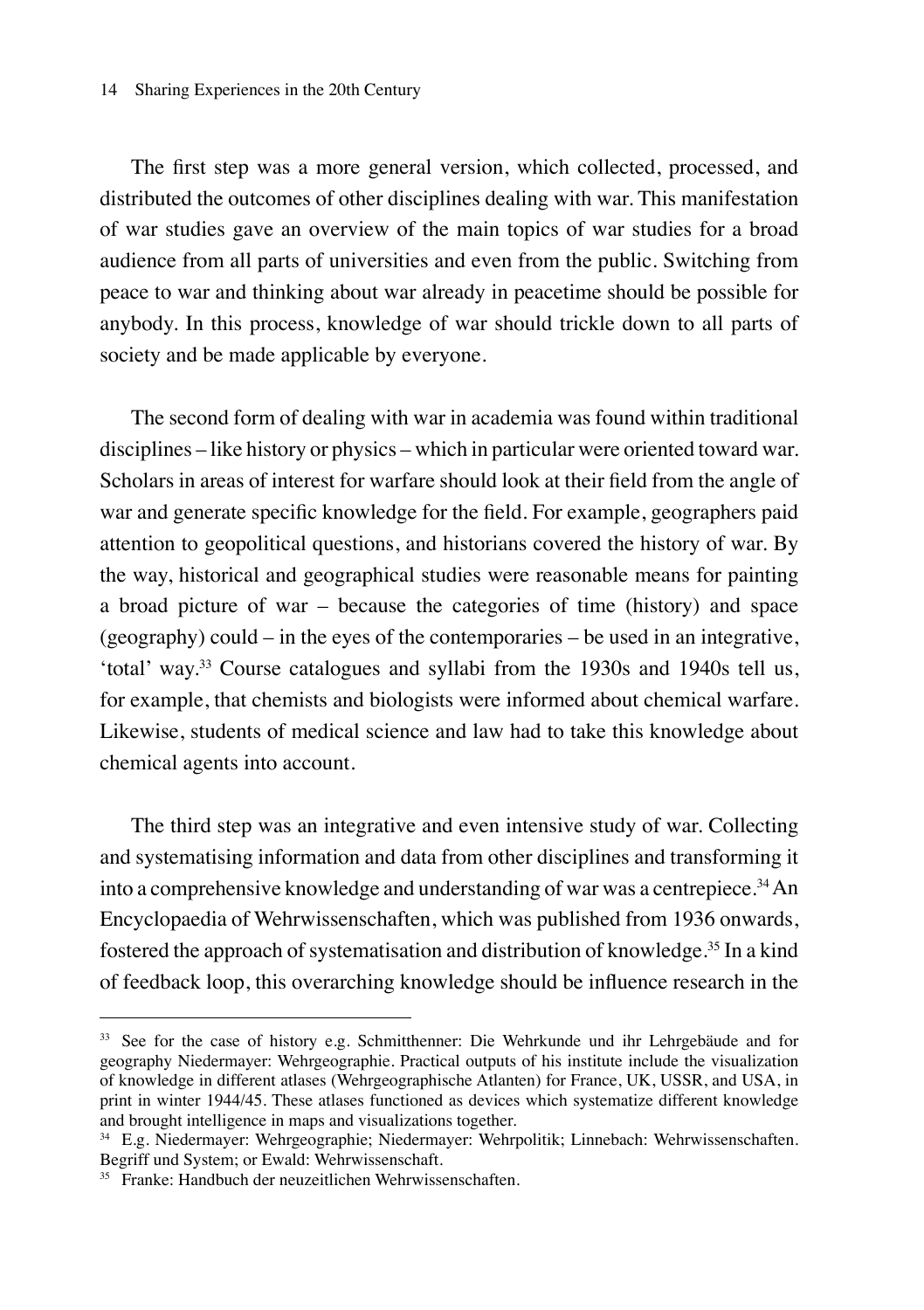discipline. The synthesised, systematised, and aggregate knowledge should be distributed to other fields of knowledge and interested ministries, other political institutions, and the private sector.

At the beginning of the 1930s, the concept manifested itself in teaching appointments at almost every German university. In a few hotspots (like Berlin and Heidelberg), the universities established special institutes dealing with war studies in more or less close relationships with the military.<sup>36</sup> Besides this, the German Association for Defence Policy and War-Studies (Deutsche Gesellschaft für Wehrpolitik und Wehrwissenschaften) was founded, which works as a central network for distributing knowledge of war.37 The association tried to specify the concept, coordinate the outcomes, and give advice to politicians, military leaders and lecturers and professors at the university. A look into university course catalogues and calendars shows us an increasing number of themes dealing with war in the 1930s. War studies were intensively pushed by people acting in the space between the military, academia, science, industry, administration, and student organisations. These civil-military 'hybrids' or 'go-betweens' worked – almost literally – as interpreters in the intermediate sphere between academia, the military, administration, and any other part of society.

# **4. Beyond Militarisation – Bellification as a Signature for Analysing Twentieth-Century History?**

The birth of the concept named 'Wehrwissenschaften' (war studies) in the interwar years shows that the image of industrialised mass warfare without limits – 'total war' – provided the basis for claiming the concept of 'total studies of war'. If war has become total, it has to become a project of society as a whole. In this context, war studies were both: a) an indicator and b) an agent in a process called 'bellification' of society.

<sup>&</sup>lt;sup>36</sup> For example at the Universities of Heidelberg and Berlin.

<sup>37</sup> See Kolmsee: Die Rolle der Deutschen Gesellschaft für Wehrpolitik und Wehrwissenschaften; Reichherzer: 'Alles ist Front!', pp. 233-253.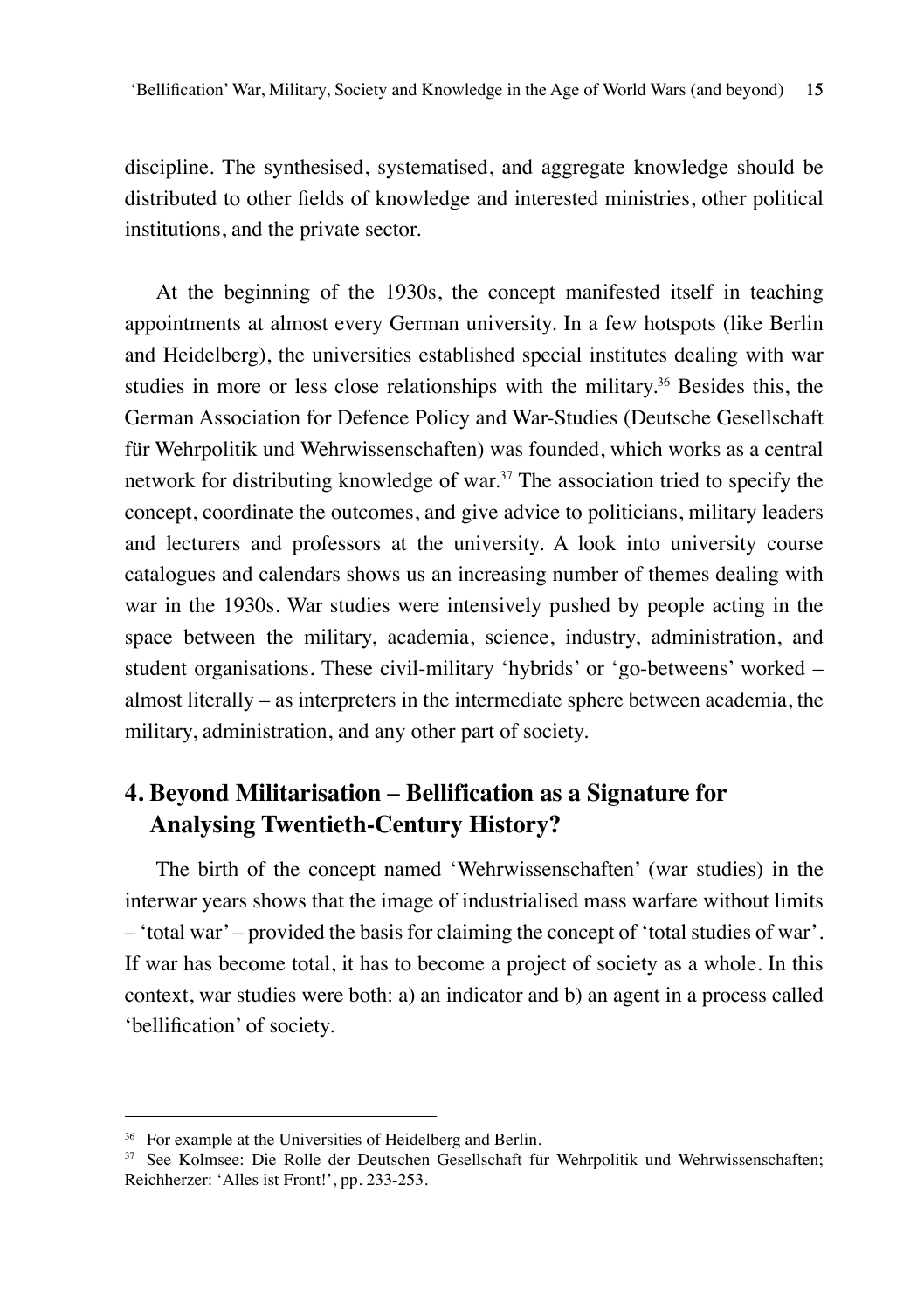#### 16 Sharing Experiences in the 20th Century

War advanced in the modern mindset to a guiding principle of collective belief systems. War took a diffuse meaning as an influential idea of order in virtually every area of society – regardless of a liberal, a communist or an authoritarianfascist worldview. The societies of the twentieth century, in particular, were primarily structured with the threat of war looming over them. War became the measure of all things during this period: Every action, subject, and object was questioned and evaluated for relevance to the common (future) war effort.

In my view, this tendency, what I suggest we call 'bellification', was an essential signature of the twentieth century with the high tide from the interwar years till the fading of the Cold War order since the 1970s. Why 'bellification'? The analytical framework of bellification is related to but differs from 'militarisation' or 'militarism'. First: Militarisation focuses on the military and the expansion of military organisational values and into civil society and social systems. In contrast, the military was not the centre and not the role model, which advanced the process. It was the self-empowerment of the civil society for war besides a military sphere. Hence second: 'Militarisation' often implies a hijacking of the civil society by the military. Conversely, bellification brings the agency and actions of the civil society into the focus of analysis. Third, looking from a bellicistic point of view back on twentieth-century history, we can identify civil societies in a status of permeant preparedness and total mobilisation ready for switching from peace to war literally in one second. Nevertheless, society became not a uniformed military camp or a 'garrison state'38. Such kind of 'hyper-militarisation' was impossible and never a goal and was even seen as dysfunctional by most proponents of civil mobilisation and even within the military.

Instead, the situation was very complex. Bellification sheds light on this. A quote from German war poet Ernst Jünger in his essay 'Total mobilisation' finally made clear what bellification was about: "Just pressing one button on the console, and the widely ramified net of energies of peaceful, modern life had to be channelled

<sup>38</sup> See Lasswell: The Garrison State.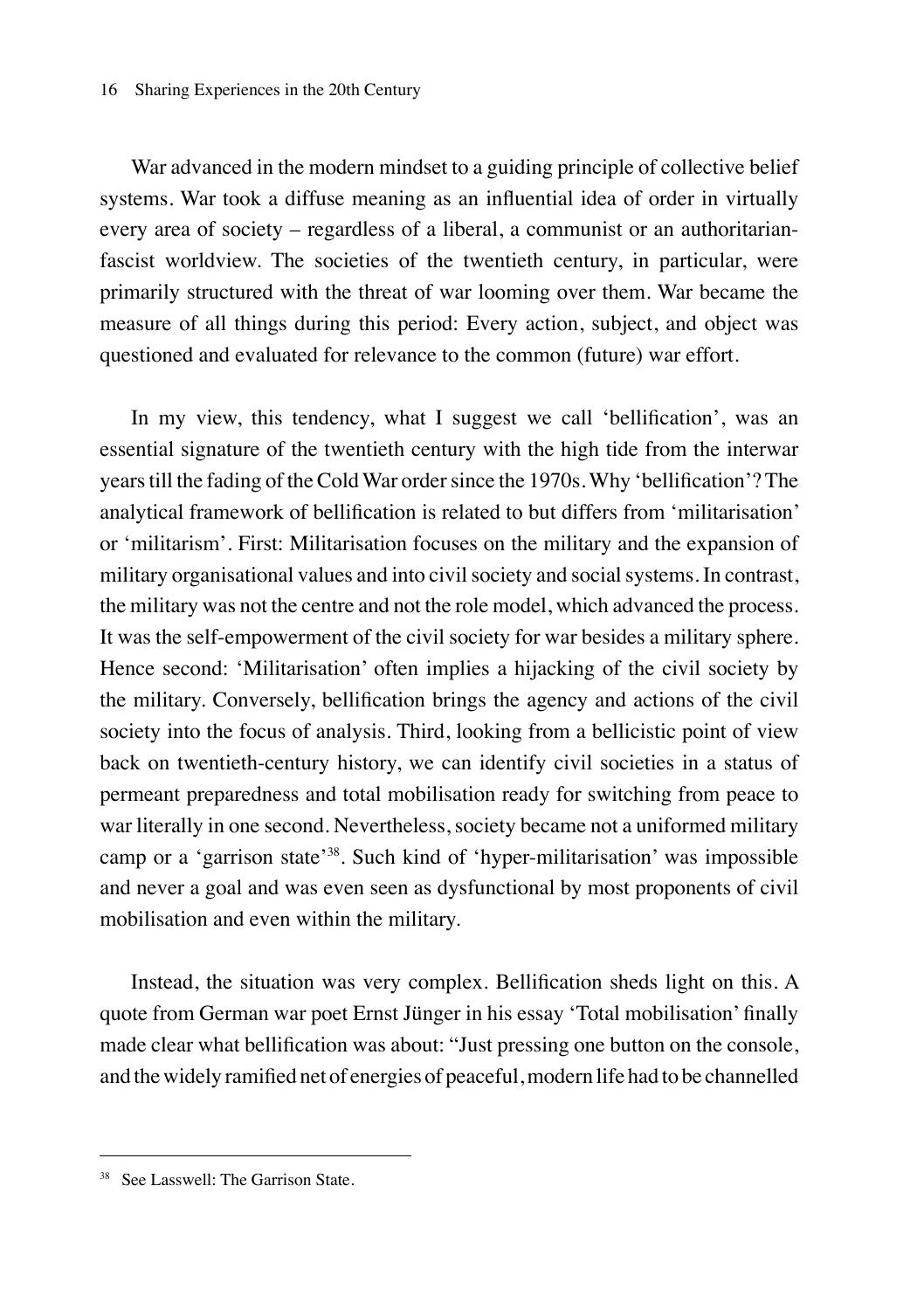to the power of war".39 So, the crucial point of 'war' in the twentieth century is more subtle. The heuristic framework of bellification allows for identification and analysis of self-mobilisation, self-authorisation, or even self-empowerment of the civil society and emphasises on the appropriation of all affairs of planning and waging war by non-military actors. War became or should become 'in-scripted' into civil societies. Air raid shelters in the basement of skyscrapers or in subway stations, highways designed to work as potential airfields, public health matters, pre-military training in schools, transfer of technology to the arms industries, the resilience of critical infrastructures and many more are examples of taking a potential war in civil affairs into account – sometimes more visible, sometimes less visible. The consequence is a hybrid situation, which was neither war nor peace. However, war has to be put in quotation marks because 'war' is a fluid phenomenon. Sure, 'war' could be seen as an armed conflict. Further, 'war' is an idea, an imagination, or principle of order, and at the very least, 'war' is a powerful metaphor. Bellification takes all this into account.

Hence the imperative for research using bellification could be: Look at the twilight zone between war and peace, between military and civil society. This could be fruitful for historians and social scientists alike. Bellification works well as a heuristic and analytical device to explore the role of 'war' in societies. The concept of bellification sheds light on civil-military relations. It makes processes of using 'war' and the specific form and intensity of an orientation towards 'war' and their advocates in different quantity and quality visible. Moreover, bellification is connectable to other processes.

Applying bellification to twentieth-century history, it becomes clear how the order of war shaped the twentieth century from World War I to the 1970s. Beginning in the late 1960s and especially since the 1970s, the organisational power of war for arranging society was questioned from many sides. The implosion of the Cold War paradigm started from then and faded during the 1980s. If there is a switch from the concept and metaphor of 'war' to 'market' as on organising principle

<sup>39</sup> Jünger: Die totale Mobilmachung, p. 14.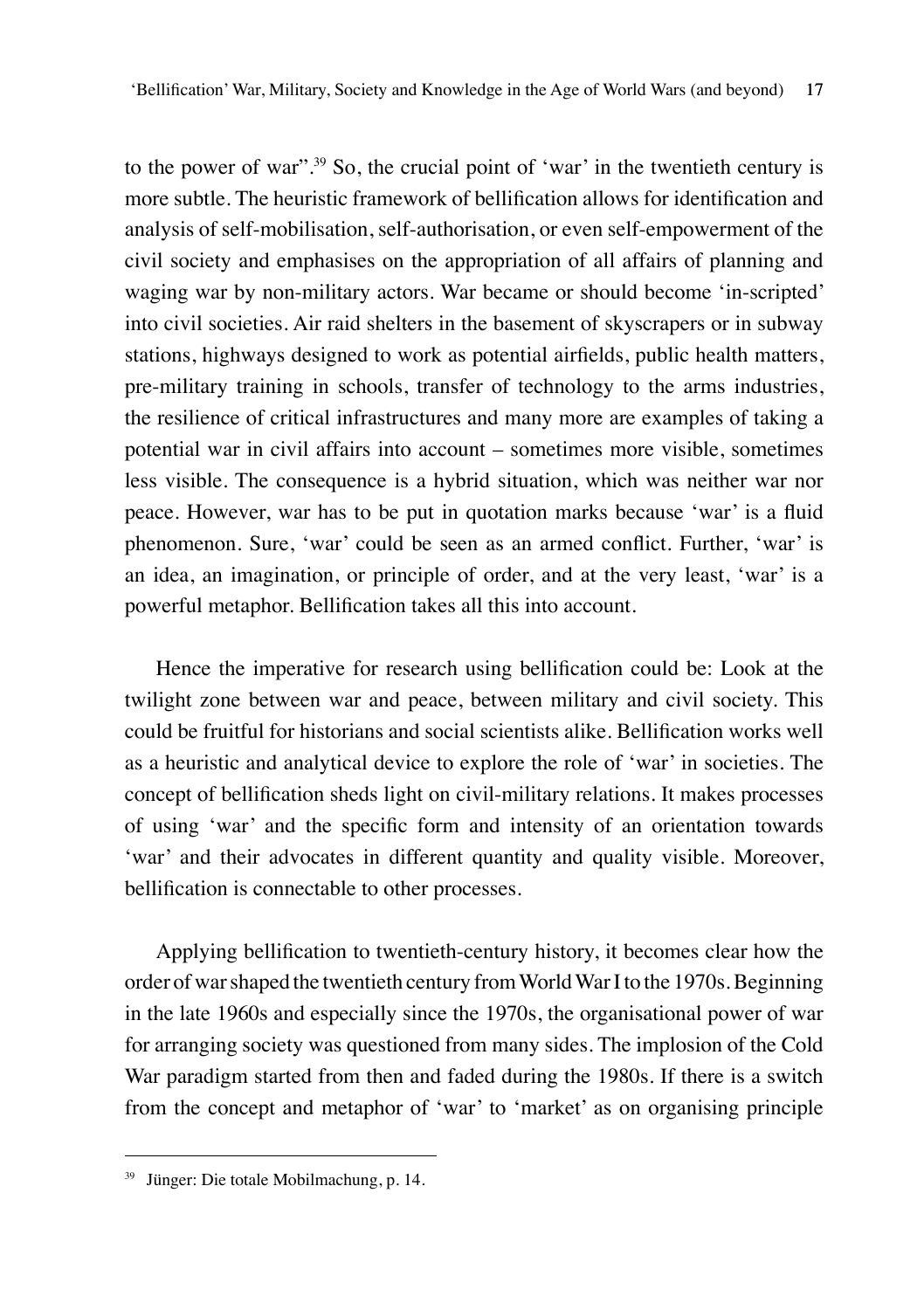during the last decades of the twentieth century and maybe to something else today – this would be another story.

# **Literature and Sources**

Ambrosius, Hans-Heinrich: Zur Totalität des Zukunftskrieges, in: Wissen und Wehr 18 (1937), pp. 187-198.Ash: Wissenschaft – Krieg – Modernität.

Banse, Ewald: Wehrwissenschaft. Einführung in eine neue nationale Wissenschaft, Leipzig 1933.

Benary, Albert: Die Revolution des Krieges, in: Deutsche Wehr 36 (1933), 48, p. 757.

Bergien, Rüdiger: Die bellizistische Republik. Wehrkonsens und, Wehrhaftmachung' in Deutschland 1918-1933, München 2012.

Beyrau, Dietrich/Hochgeschwender, Michael/Langewiesche, Dieter (Ed.): Formen des Krieges. Von der Antike bis zur Gegenwart, Paderborn/a. 2007, pp. 163-195.

Boemeke, Manfred F./Chickering, Roger/Förster, Stig (Ed.): Anticipating Total War. The German and American Experiences, 1871-1914, Cambridge/a 1999.

Bucholz, Arden: Hans Delbrück and the German Military Establishment. War Images in Conflict, Iowa 1985.

Burke, Peter: What is the History of Knowledge?, Cambridge 2016.

Buschmann, Nikolaus/Carl, Horst (Ed.): Die Erfahrung des Krieges. Erfahrungsgeschichtliche Perspektiven von der Französischen Revolution bis zum Zweiten Weltkrieg, Paderborn/a. 2001.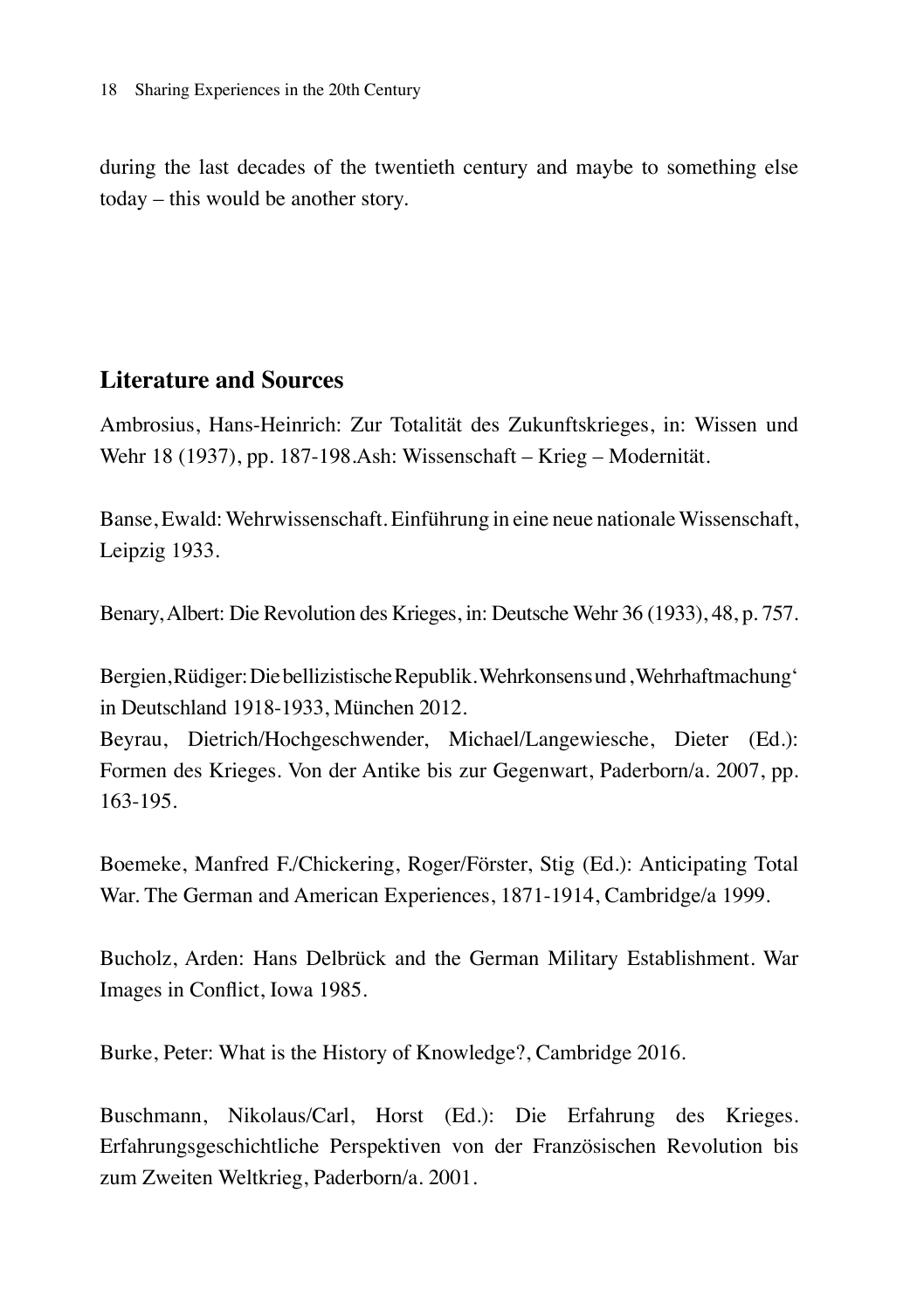Chickering, Roger/Förster, Stig/Greiner, Bernd (Ed.): A World at Total War. Global Conflict and the Politics of Destruction, 1937-1945, Washington 2005.

Chickering, Roger/Förster, Stig (Ed.): The Shadows of Total War, Europe, East Asia, and the United States, 1919-1939, Cambridge 2003.

Chickering, Roger/Förster, Stig (Ed.): Great War, Total War. Combat and Mobilization on the Western Front, 1914-1918, New York 2000.

Cochenhausen, Friedrich von: Wehrkunde als Lehrfach, in: Die deutsche Schule 39 (1935), 6/7, pp. 262-264.

Deutsche Gesellschaft für Wehrpolitik und Wehrwissenschaften (Ed.): Kleine Wehrkunde, Bielefeld u. Leipzig 1934.

Dülffer, Jost: Vom Bündnispartner zum Erfüllungsgehilfen im totalen Krieg. Militär und Gesellschaft in Deutschland 1933-1945, in: Michalka, Wolfgang (Ed.): Der Zweite Weltkrieg. Analysen, Grundzüge, Forschungsbilanz, München/ Zürich 1989, pp. 286-300.

Edgerton, David: Warfare State. Britain 1920-1970, Cambridge 2006.

Franke, Hermann, im Auftrage der Deutschen Gesellschaft für Wehrpolitik und Wehrwissenschaften (Ed.): Handbuch der neuzeitlichen Wehrwissenschaften, 4 Volumes, 1936-1939.

Frauenholz, Eugen von: Wehrpolitik und Wehrwissen, Leipzig 1935.

Flachowsky, Sören/Hachtmannm Rüdiger/Schmaltz, Floroian (Ed.): Ressourcenmobilisierung. Wissenschaftspolitik und Forschungspraxis im NS-Herrschaftssystem, Göttingen 2017.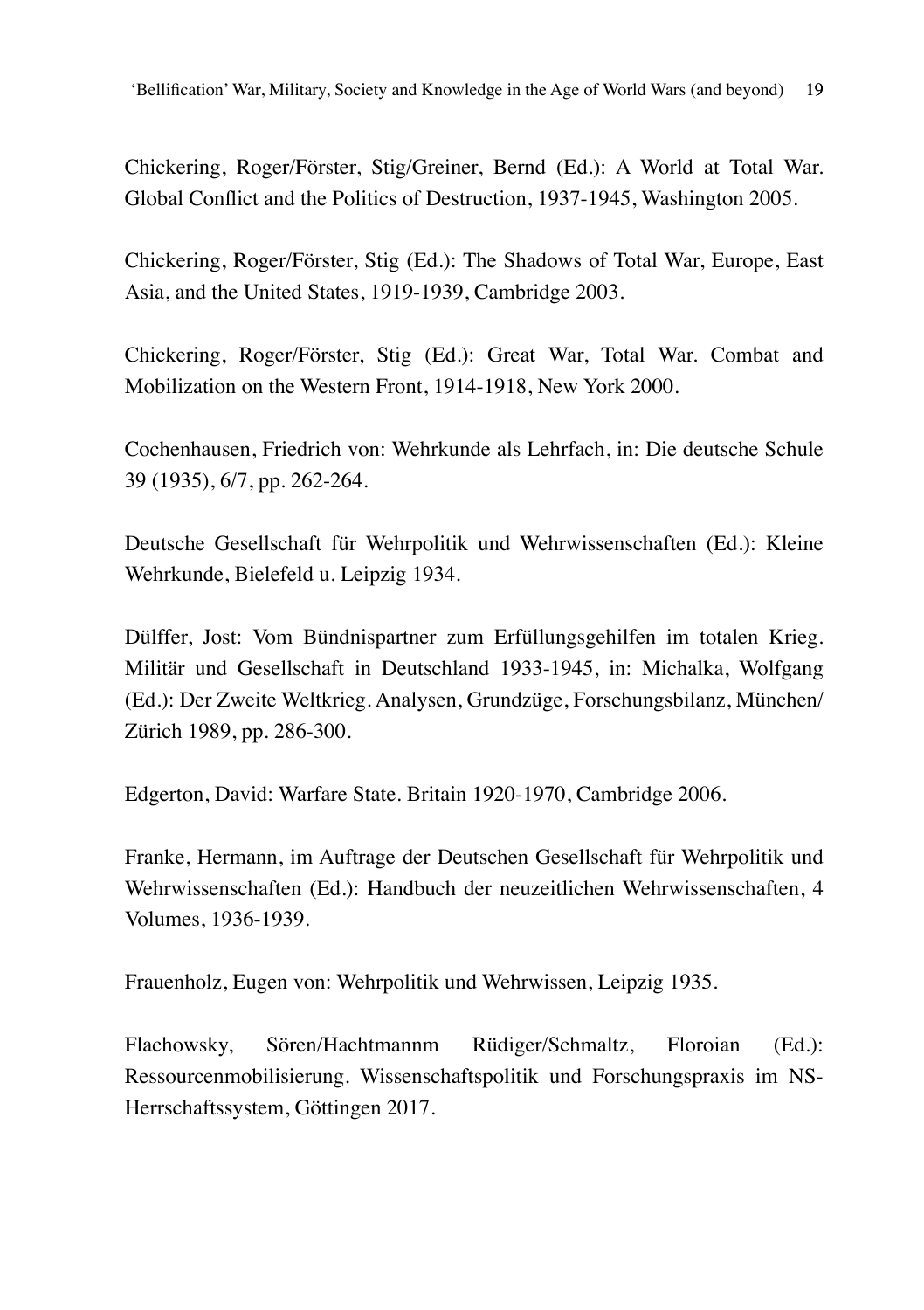Fleck, Ludwik: Genesis and Development of a Scientific Fact (transl. by Fred Bradley and Thaddeus J. Trenn; Thaddeus J. Trenn and Robert K. Merton (Ed.), "Foreword" by Thomas S. Kuhn) Chicago 1979. (original in German 1936)

Förster, Stig/Nagler, Jörg (Ed.): On the Road to Total War. The American Civil War and the German Wars of Unification. 1861-1871, New York 1997.

Geyer, Michael: The Militarization of Europe, 1914-1945, in: Gillis, John R. (Ed.): The Militarization of the Western World, New Brunswick 1989, pp. 65-102.

Geyer, Michael: Der zur Organisation erhobene Burgfrieden, in: Müller, Klaus-Jürgen/Opitz, Eckardt (Ed.): Militär und Militarismus in der Weimarer Republik. Beiträge eines internationalen Symposiums an der Hochschule der Bundeswehr Hamburg am 5. und 6. Mai 1977, Düsseldorf 1978, pp. 15-100.

Herbert, Ulrich: Europe in High Modernity. Reflections on a Theory of the 20th Century, in: Journal of Modern European History 5 (2007), 1, pp. 5-21. Huntington, Samuel P.: The Soldier and the State. The Theory and Politics of Civil-Military Relations, Cambridge, MA 1957.

Jahr, Christoph: Die 'geistige Verbindung von Wehrmacht, Wissenschaft und Politik'. Wehrlehre und Heimatforschung an der Friedrich-Wilhelms-Universität zu Berlin 1933-1945, in: Jahrbuch für Universitätsgeschichte 4 (2001), pp. 161- 176.

Jahr, Christoph: Generalmajor Oskar Ritter von Niedermayer, in: Ueberschär, Gerd R. (Ed.): Hitlers militärische Elite, Bd.1 Von den Anfängen des Regimes bis Kriegsbeginn, Darmstadt 1998, pp. 178-184.

Jünger, Ernst: Die totale Mobilmachung, in: Jünger, Ernst (Ed.): Krieg und Krieger, Berlin 1930, pp. 9-30. (As well with changes in: Jünger, Ernst: Sämtliche Werke, Zweite Abteilung, Essays I, Bd. 7, Stuttgart 1980, pp. 119-142.)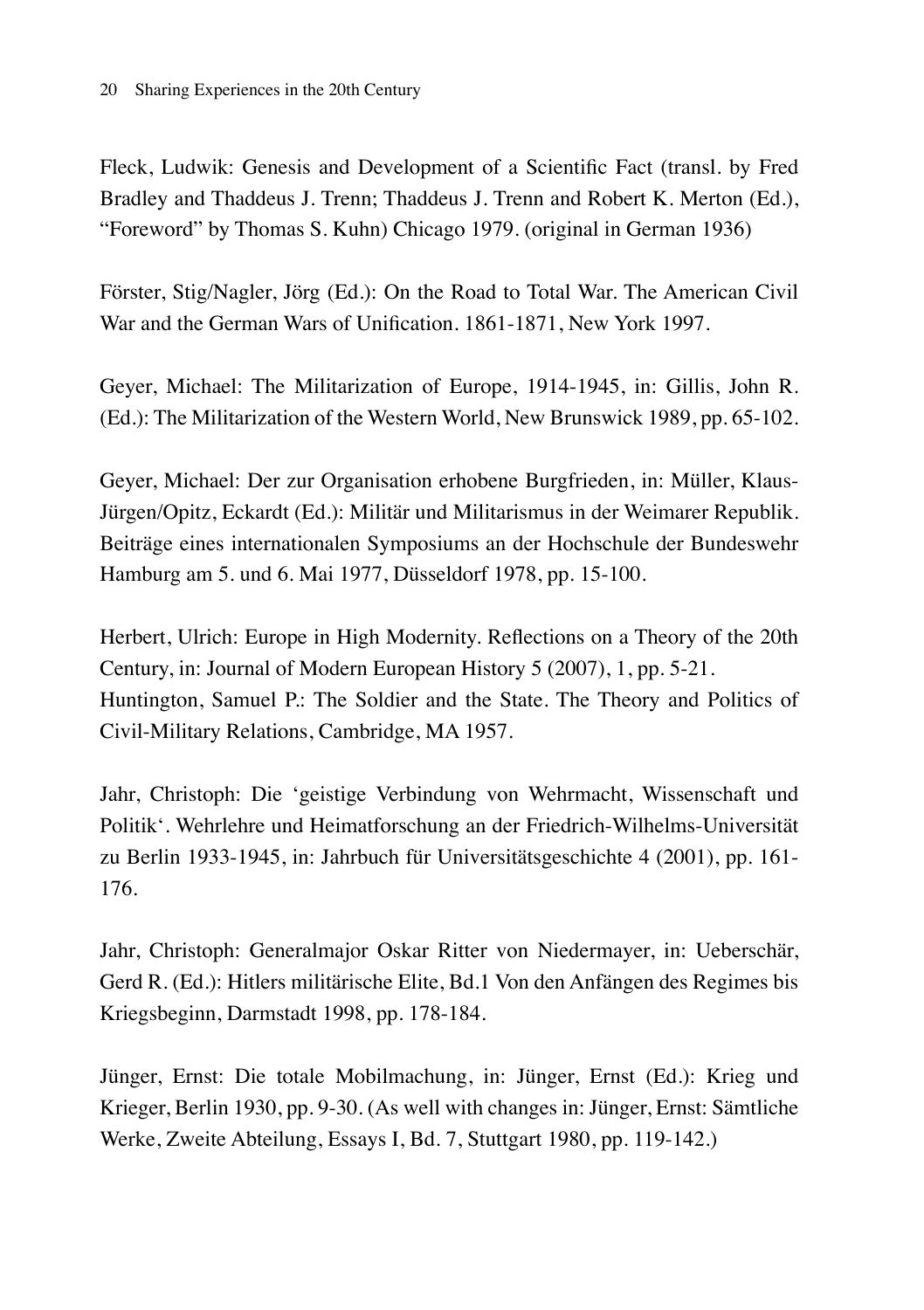Kolmsee, Peter: Die Rolle und Funktion der Deutschen Gesellschaft für Wehrpolitik und Wehrwissenschaften bei der Vorbereitung des Zweiten Weltkrieges durch das faschistische Deutschland. Diss., Leipzig 1966.

Koselleck, Reinhart: 'Space of Expectation' and 'Horizons of Expectation', in: Futures Past: On the Semantics of Historical Time, New York 2004, pp. 255-276. (original German 1976).

Kuhn, Thomas S.: The Structure of Scientific Revolutions, Chicago 1962.

Lange, Sven: Hans Delbrück und der »Strategiestreit«. Kriegsführung und Kriegsgeschichte in der Kontroverse 1879-1914, Freiburg i. Br. 1995.

Lasswell, Harold D.: The Garrison State, in: The American Journal of Sociology 46 (1941), pp. 455-468.

Linnebach, Karl (im Auftrage der Deutschen Gesellschaft für Wehrpolitik und Wehrwissenschaften): Die Wehrwissenschaften. Ihr Begriff und ihr System, Berlin 1939.

Linnebach:, Karl: Wehrwissenschaften. Begriff und System, Berlin 1939.

Linnebach, Karl: Wehrwissenschaften, in: Franke, Hermann, im Auftrage der Deutschen Gesellschaft für Wehrpolitik und Wehrwissenschaften (Ed.): Handbuch der neuzeitlichen Wehrwissenschaften, Vol. 1 Wehrpolitik und Kriegsführung, Berlin u. Leipzig 1936, pp. 741-744.

Lowen, Rebecca S.: Creating the Cold War University. The Transformation of Stanford, Berkeley 1997.

Ludendorff, Erich: Meine Kriegserinnerungen, 1914-1918. Mit zahlreichen Skizzen und Plänen, Berlin 1919.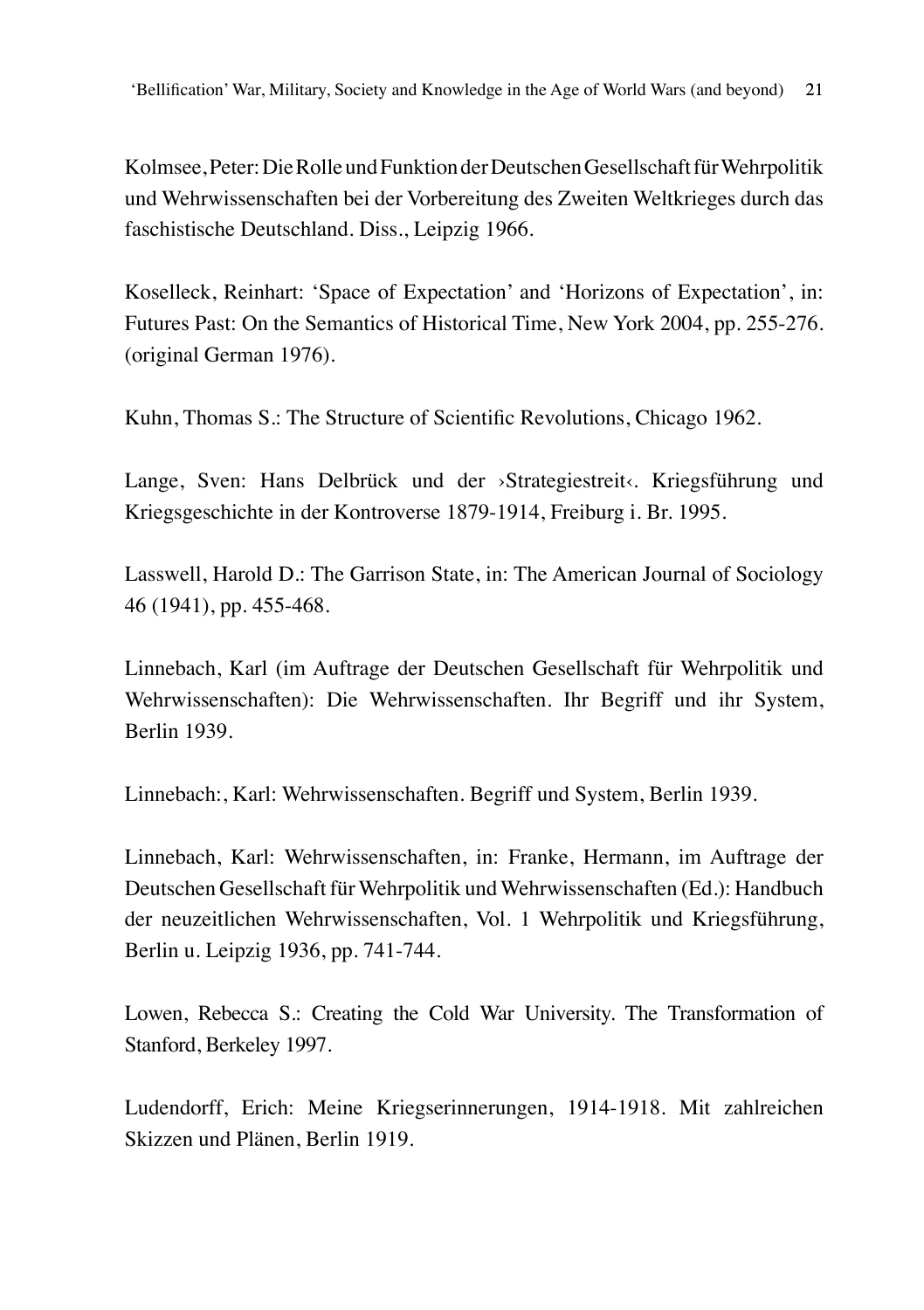Niedermayer, Oskar Ritter von: Wehrgeographie, Berlin 1942.

Niedermayer, Oskar Ritter von: Wehrpolitik. Eine Einführung und Begriffsbestimmung (Wehr und Wissenschaft, Bd. 4), Leipzig 1939.

Oestreich, Gerhard: Vom Wesen der Wehrgeschichte, in: Historische Zeitschrift 162 (1940), pp. 231-257.

Raphael, Lutz: Ordnungsmuster der 'Hochmoderne'? Die Theorie der Moderne und die Geschichte der europäischen Gesellschaften im 20. Jahrhundert, in: Schneider, Ute/Raphael, Lutz (Ed.): Dimensionen der Moderne. Festschrift für Christof Dipper, Frankfurt/Main 2008, pp. 73-91.

Reichherzer, Frank: 'Alles ist Front!'. Wehrwissenschaften und die Bellifizierung der Gesellschaft vom Ersten Weltkrieg bis in den Kalten Krieg, Paderboren 2012.

Schmitthenner, Paul: Die Wehrkunde und ihr Lehrgebäude, in: Volk im Werden 1 (1933), pp. 34-36.

Scott, James C.: Seeing Like a State. How Certain Schemes to Improve the Human Condition Have Failed, New Haven 1998.

Seidt, Hans-Ulrich: Berlin, Kabul, Moskau. Oskar Ritter von Niedermayer und Deutschlands Geopolitik, München 2002.

Seidt, Hans-Ulrich: From Palestine to Caucasus. Oskar Niedermayer and Germany's Middle Eastern Strategy in 1918, in: German Studies Review 24 (2001), 1, pp. 1-18.

Soldan, George: Der Mensch und die Schlacht der Zukunft, Oldenburg i. O. 1925.

Szöllösi-Janze, Margit: Wissensgesellschaft in Deutschland. Überlegungen zur Neubestimmung der deutschen Zeitgeschichte über Verwissenschaftlichungsprozesse, in: GG 30 (2004), 2, pp. 277-313.